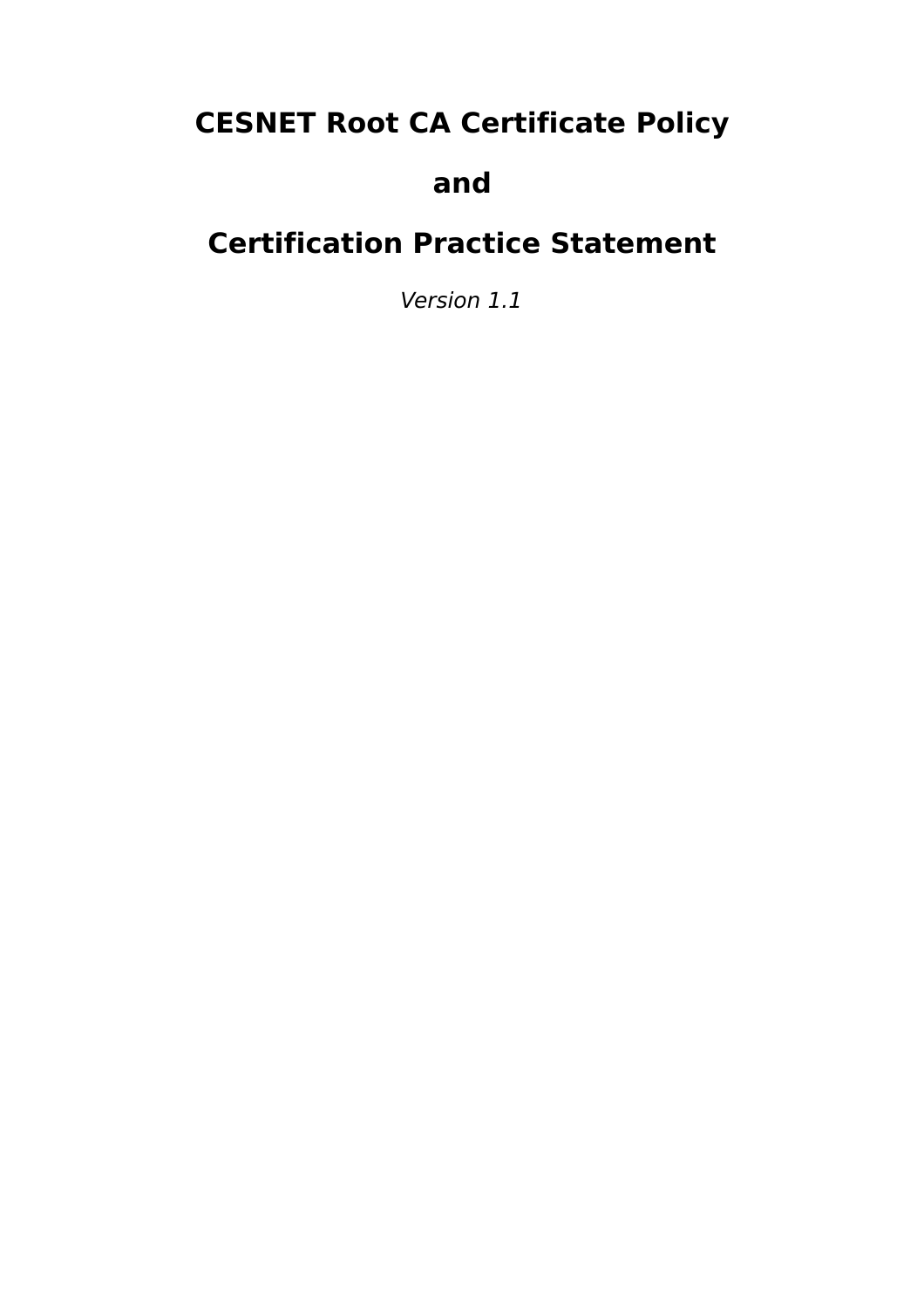# **Table of Contents**

| 1.5.3 Person determining CPS suitability for the policy10             |  |
|-----------------------------------------------------------------------|--|
|                                                                       |  |
| 2 Publication and repository responsibilities12                       |  |
|                                                                       |  |
|                                                                       |  |
|                                                                       |  |
|                                                                       |  |
|                                                                       |  |
|                                                                       |  |
|                                                                       |  |
|                                                                       |  |
| 3.1.3 Anonymity or pseudonymity of subscribers13                      |  |
|                                                                       |  |
|                                                                       |  |
| 3.1.6 Recognition, authentication, and role of trademarks13           |  |
|                                                                       |  |
|                                                                       |  |
|                                                                       |  |
|                                                                       |  |
|                                                                       |  |
|                                                                       |  |
|                                                                       |  |
| 3.3 Identification and authentication for re-key requests14           |  |
| 3.3.1 Identification and authentication for routine re-key14          |  |
| 3.3.2 Identification and authentication for re-key after revocation14 |  |
| 3.4 Identification and authentication for revocation request14        |  |
| 4 Certificate life-cycle operational requirements15                   |  |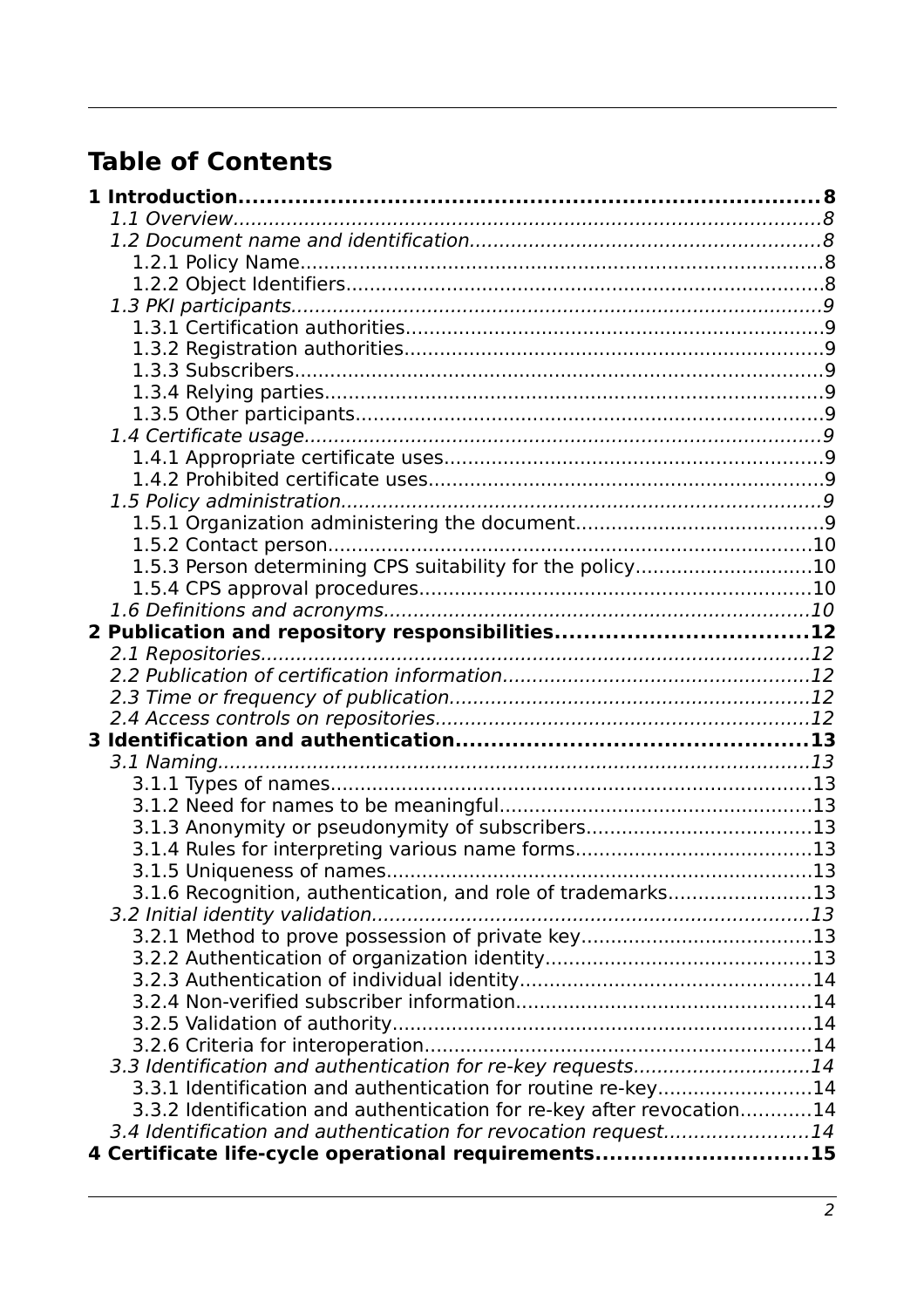| 4.2.1 Performing identification and authentication functions15           |  |
|--------------------------------------------------------------------------|--|
| 4.2.2 Approval or rejection of certificate applications15                |  |
|                                                                          |  |
|                                                                          |  |
| 4.3.2 Notification to subscriber by the CA of issuance of certificate15  |  |
|                                                                          |  |
| 4.4.1 Conduct constituting certificate acceptance15                      |  |
|                                                                          |  |
| 4.4.3 Notification of certificate issuance by the CA to other entities16 |  |
|                                                                          |  |
| 4.5.1 Subscriber private key and certificate usage16                     |  |
| 4.5.2 Relying party public key and certificate usage16                   |  |
|                                                                          |  |
|                                                                          |  |
|                                                                          |  |
|                                                                          |  |
| 4.6.4 Notification of new certificate issuance to subscriber16           |  |
| 4.6.5 Conduct constituting acceptance of a renewal certificate16         |  |
| 4.6.6 Publication of the renewal certificate by the CA16                 |  |
| 4.6.7 Notification of certificate issuance by the CA to other entities17 |  |
|                                                                          |  |
|                                                                          |  |
| 4.7.2 Who may request certification of a new public key17                |  |
|                                                                          |  |
| 4.7.4 Notification of new certificate issuance to subscriber17           |  |
| 4.7.5 Conduct constituting acceptance of a re-keyed certificate17        |  |
| 4.7.6 Publication of the re-keyed certificate by the CA17                |  |
| 4.7.7 Notification of certificate issuance by the CA to other entities17 |  |
|                                                                          |  |
|                                                                          |  |
|                                                                          |  |
|                                                                          |  |
| 4.8.4 Notification of new certificate issuance to subscriber18           |  |
| 4.8.5 Conduct constituting acceptance of modified certificate18          |  |
| 4.8.6 Publication of the modified certificate by the CA18                |  |
| 4.8.7 Notification of certificate issuance by the CA to other entities18 |  |
|                                                                          |  |
|                                                                          |  |
|                                                                          |  |
|                                                                          |  |
|                                                                          |  |
| 4.9.5 Time within which CA must process the revocation request19         |  |
| 4.9.6 Revocation checking requirement for relying parties19              |  |
|                                                                          |  |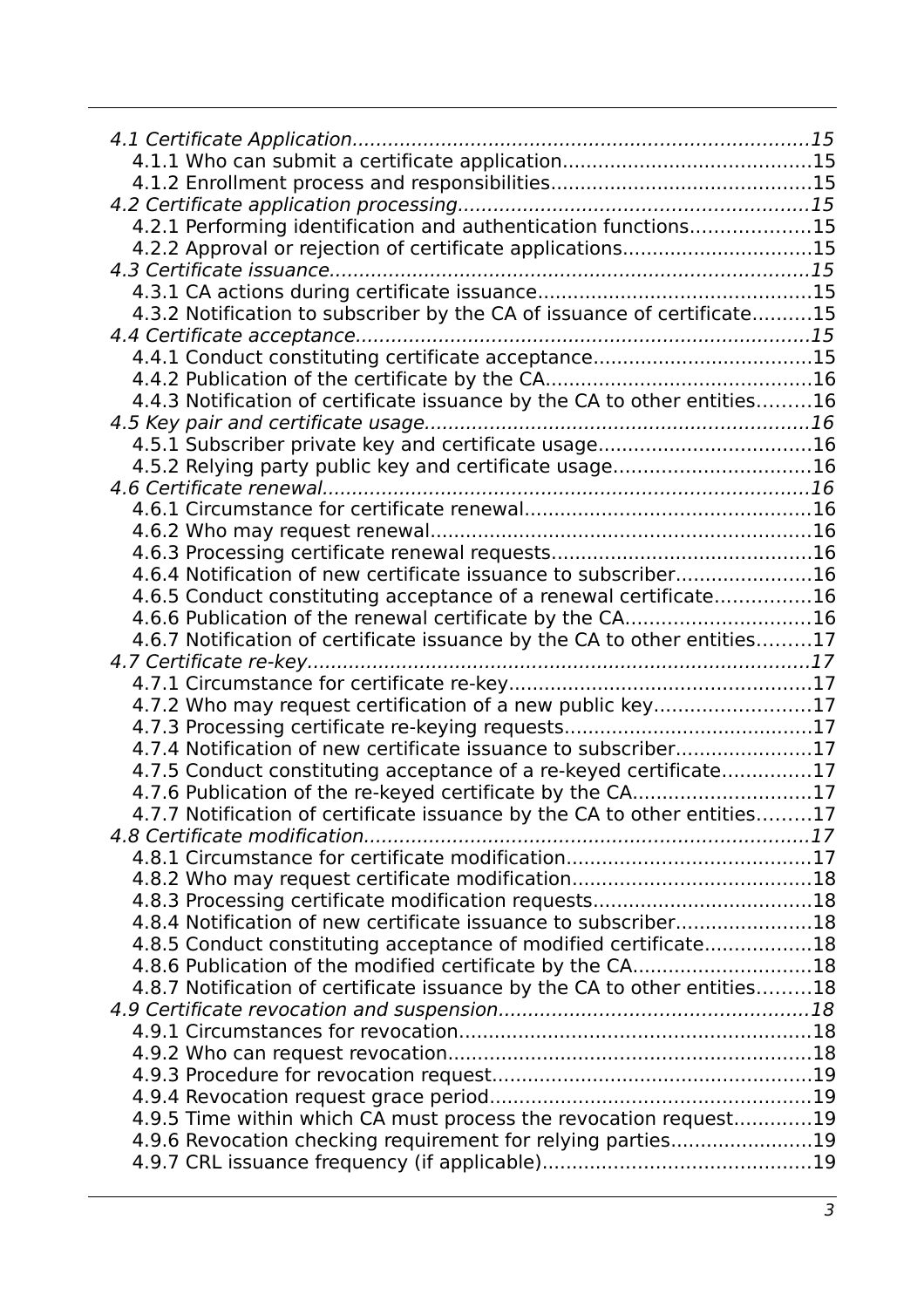| 4.9.9 On-line revocation/status checking availability19              |  |
|----------------------------------------------------------------------|--|
|                                                                      |  |
| 4.9.11 Other forms of revocation advertisements available20          |  |
|                                                                      |  |
|                                                                      |  |
|                                                                      |  |
|                                                                      |  |
|                                                                      |  |
|                                                                      |  |
|                                                                      |  |
|                                                                      |  |
|                                                                      |  |
|                                                                      |  |
|                                                                      |  |
|                                                                      |  |
| 4.12.1 Key escrow and recovery policy and practices21                |  |
| 4.12.2 Session key encapsulation and recovery policy and practices21 |  |
| 5 Facility, management, and operational controls22                   |  |
|                                                                      |  |
|                                                                      |  |
|                                                                      |  |
|                                                                      |  |
|                                                                      |  |
|                                                                      |  |
|                                                                      |  |
|                                                                      |  |
|                                                                      |  |
|                                                                      |  |
|                                                                      |  |
|                                                                      |  |
|                                                                      |  |
|                                                                      |  |
|                                                                      |  |
| 5.3.1 Qualifications, experience, and clearance requirements23       |  |
|                                                                      |  |
|                                                                      |  |
|                                                                      |  |
|                                                                      |  |
|                                                                      |  |
|                                                                      |  |
|                                                                      |  |
|                                                                      |  |
|                                                                      |  |
|                                                                      |  |
|                                                                      |  |
|                                                                      |  |
|                                                                      |  |
| 5.4.6 Audit collection system (internal vs. external)25              |  |
|                                                                      |  |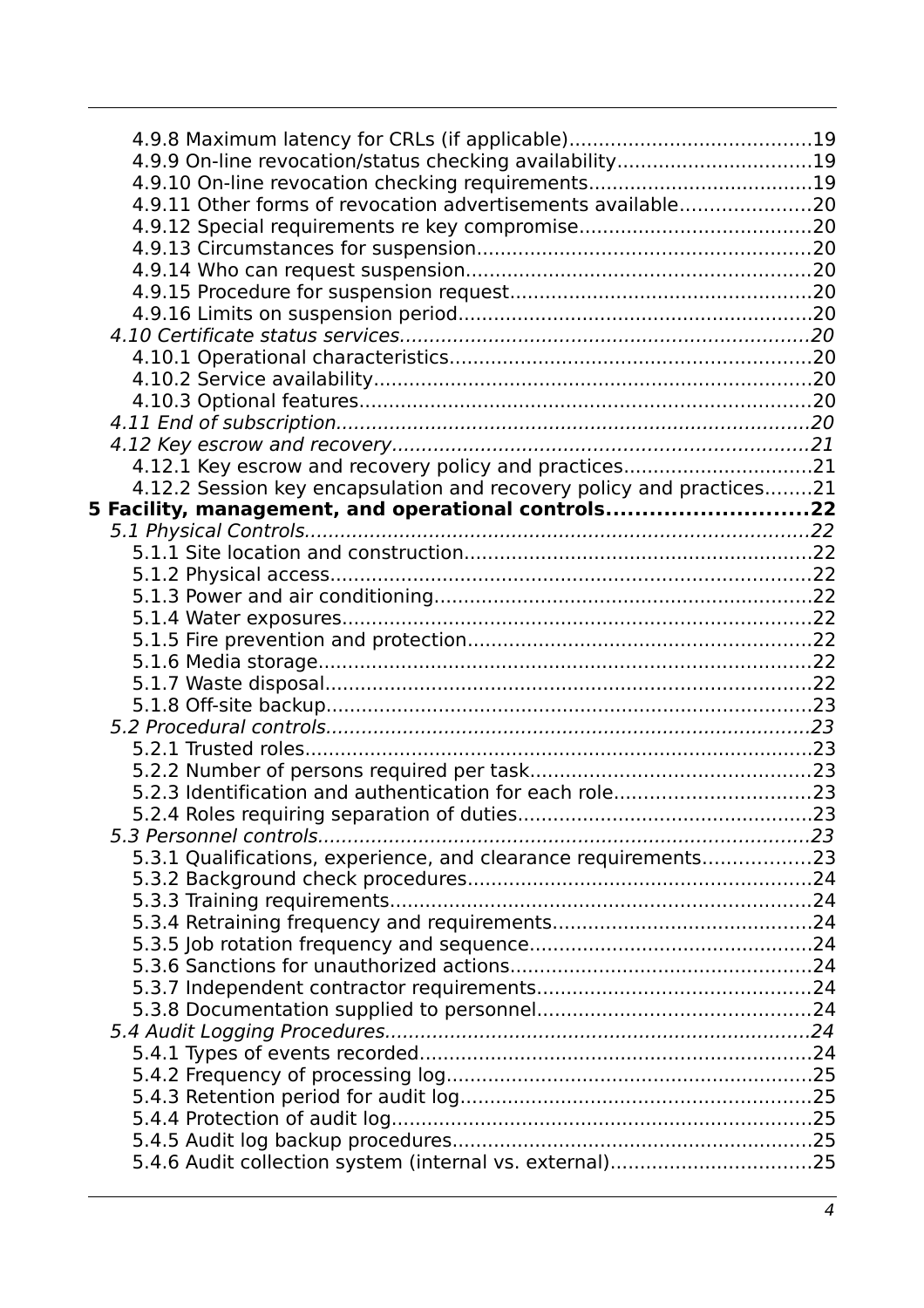| 5.5.5 Requirements for time-stamping of records26                            |  |
|------------------------------------------------------------------------------|--|
| 5.5.6 Archive collection system (internal or external)26                     |  |
| 5.5.7 Procedures to obtain and verify archive information26                  |  |
|                                                                              |  |
|                                                                              |  |
| 5.7.1 Incident and compromise handling procedures27                          |  |
| 5.7.2 Computing resources, software, and/or data are corrupted27             |  |
|                                                                              |  |
| 5.7.4 Business continuity capabilities after a disaster27                    |  |
|                                                                              |  |
|                                                                              |  |
|                                                                              |  |
|                                                                              |  |
|                                                                              |  |
|                                                                              |  |
|                                                                              |  |
|                                                                              |  |
| 6.1.6 Public key parameters generation and quality checking28                |  |
| 6.1.7 Key usage purposes (as per X.509 v3 key usage field)28                 |  |
| 6.2 Private key protection and cryptographic module engineering controls. 28 |  |
| 6.2.1 Cryptographic module standards and controls29                          |  |
|                                                                              |  |
|                                                                              |  |
|                                                                              |  |
|                                                                              |  |
| 6.2.6 Private key transfer into or from a cryptographic module29             |  |
|                                                                              |  |
|                                                                              |  |
|                                                                              |  |
|                                                                              |  |
|                                                                              |  |
|                                                                              |  |
| 6.3.2 Certificate operational periods and key pair usage periods30           |  |
|                                                                              |  |
|                                                                              |  |
|                                                                              |  |
|                                                                              |  |
|                                                                              |  |
| 6.5.1 Specific computer security technical requirements31                    |  |
|                                                                              |  |
|                                                                              |  |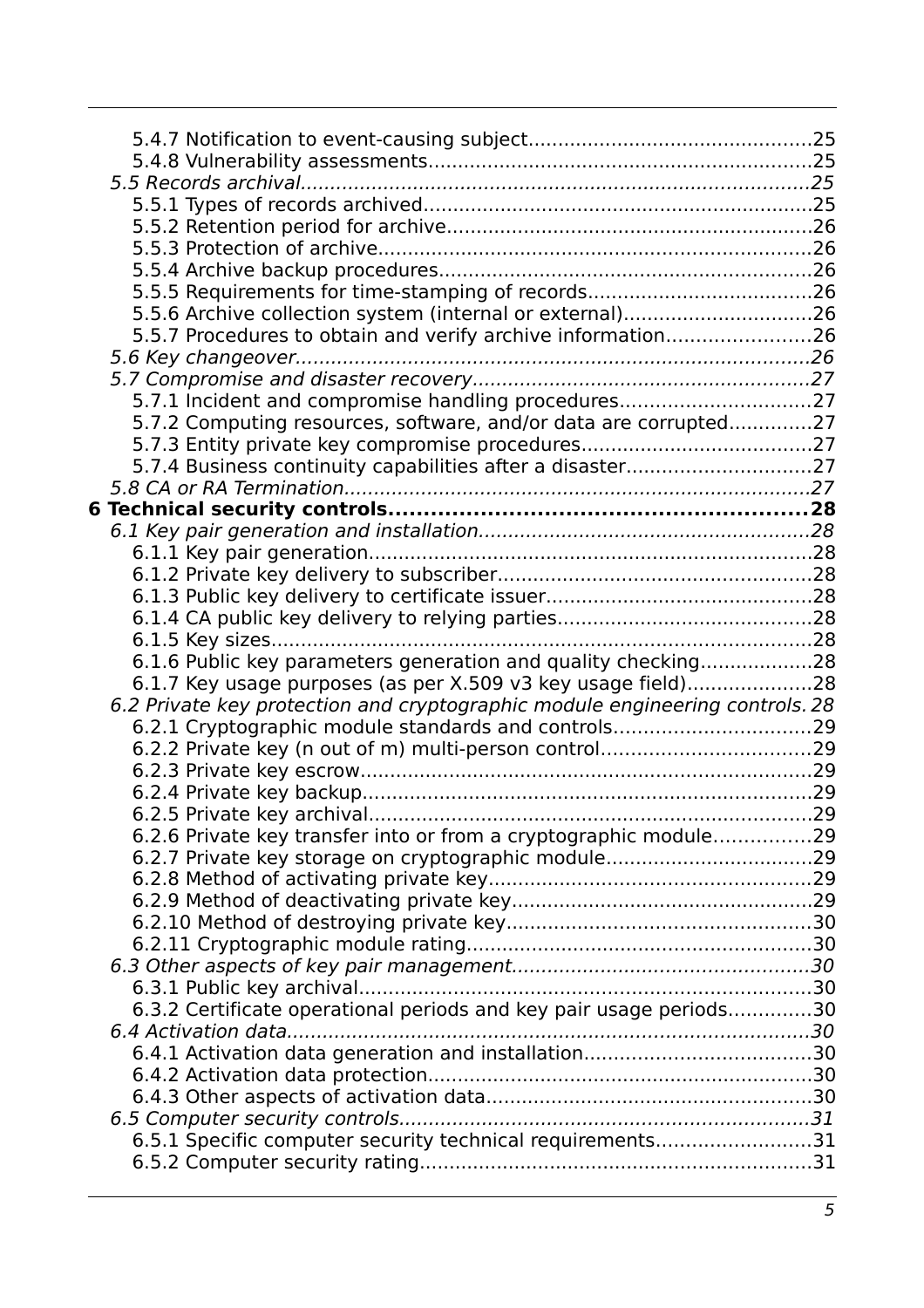| 7.1.9 Processing semantics for the critical Certificate Policies extension. .33 |  |
|---------------------------------------------------------------------------------|--|
|                                                                                 |  |
|                                                                                 |  |
|                                                                                 |  |
|                                                                                 |  |
|                                                                                 |  |
|                                                                                 |  |
|                                                                                 |  |
|                                                                                 |  |
|                                                                                 |  |
|                                                                                 |  |
|                                                                                 |  |
|                                                                                 |  |
|                                                                                 |  |
|                                                                                 |  |
|                                                                                 |  |
|                                                                                 |  |
|                                                                                 |  |
|                                                                                 |  |
|                                                                                 |  |
|                                                                                 |  |
|                                                                                 |  |
|                                                                                 |  |
|                                                                                 |  |
| 9.2.3 Insurance or warranty coverage for end-entities36                         |  |
|                                                                                 |  |
|                                                                                 |  |
| 9.3.2 Information not within the scope of confidential information37            |  |
| 9.3.3 Responsibility to protect confidential information37                      |  |
|                                                                                 |  |
|                                                                                 |  |
|                                                                                 |  |
|                                                                                 |  |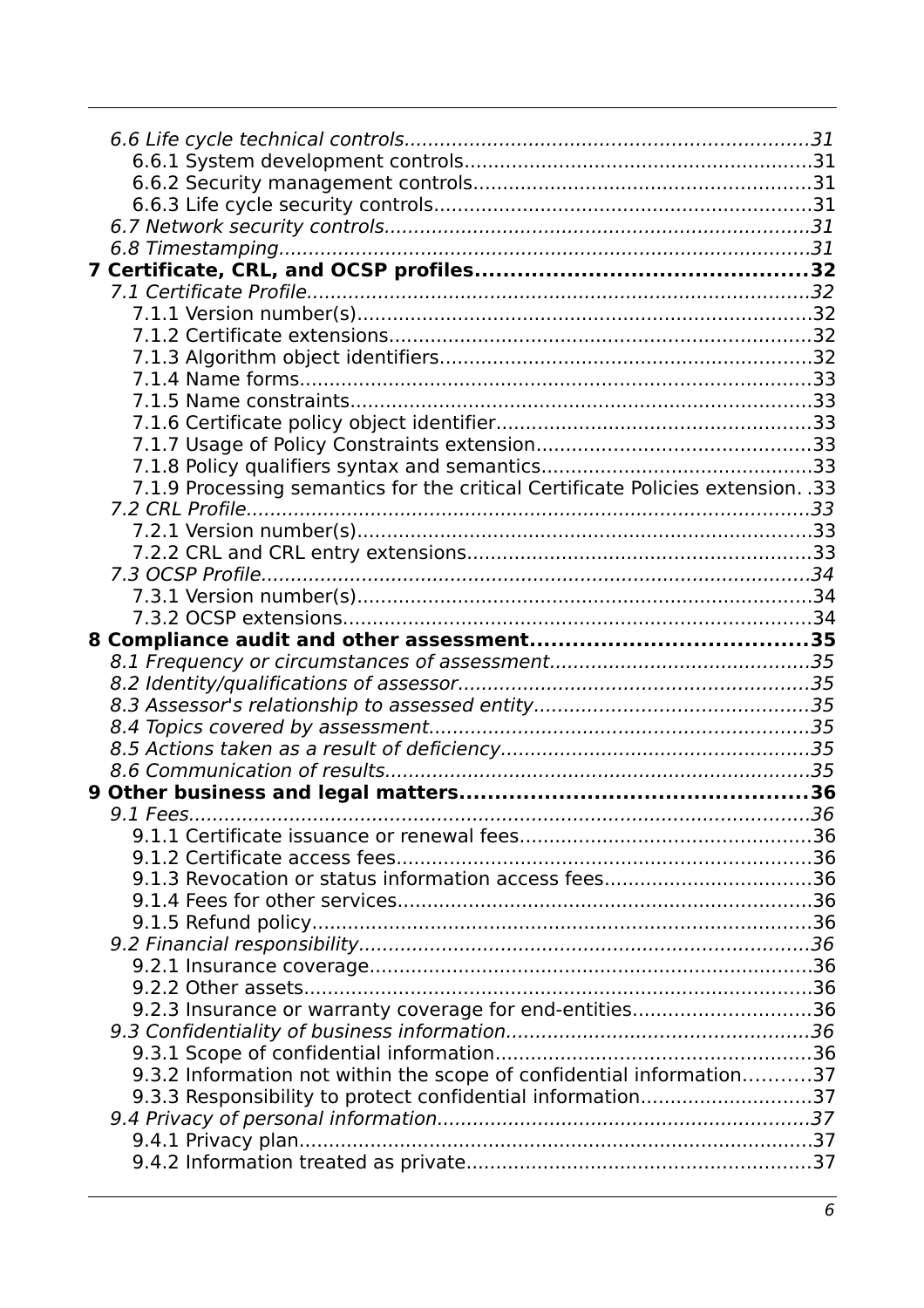| 9.4.5 Notice and consent to use private information37             |  |
|-------------------------------------------------------------------|--|
| 9.4.6 Disclosure pursuant to judicial or administrative process38 |  |
|                                                                   |  |
|                                                                   |  |
|                                                                   |  |
|                                                                   |  |
|                                                                   |  |
|                                                                   |  |
| 9.6.4 Relying party representations and warranties38              |  |
| 9.6.5 Representations and warranties of other participants39      |  |
|                                                                   |  |
|                                                                   |  |
|                                                                   |  |
|                                                                   |  |
|                                                                   |  |
|                                                                   |  |
|                                                                   |  |
| 9.11 Individual notices and communications with participants39    |  |
|                                                                   |  |
|                                                                   |  |
|                                                                   |  |
| 9.12.3 Circumstances under which OID must be changed40            |  |
|                                                                   |  |
|                                                                   |  |
|                                                                   |  |
|                                                                   |  |
|                                                                   |  |
|                                                                   |  |
|                                                                   |  |
| 9.16.4 Enforcement (attorneys' fees and waiver of rights)40       |  |
|                                                                   |  |
|                                                                   |  |
|                                                                   |  |
|                                                                   |  |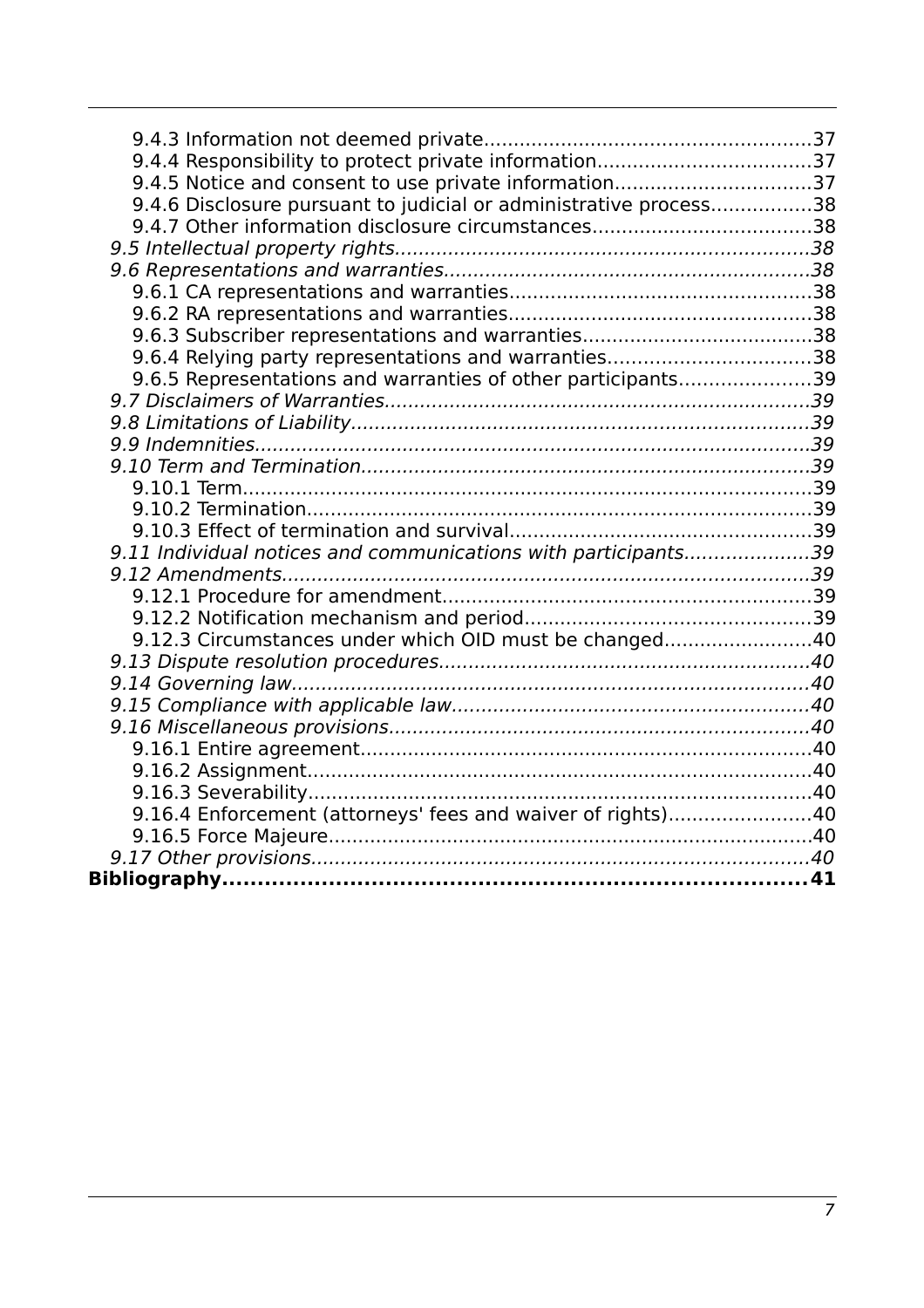# **1 Introduction**

# **1.1 Overview**

This document is the Certificate Policy and Certification Practice statement followed by the CESNET Root CA when issuing and managing public key certificates.

This document is formatted according to RFC 3647 [RFC3647]. There are some sections that are maintained for compatibility although they do not apply exactly to the services required by this Certificate Policy. These sections contain the text "No stipulation".

Within this document the words 'MUST', 'MUST NOT', 'REQUIRED', 'SHALL', 'SHALL NOT', 'SHOULD', 'SHOULD NOT', 'RECOMMENDED', 'MAY', 'OPTIONAL' are to be interpreted as in RFC 2119 [RFC2119].

# **1.2 Document name and identification**

# **1.2.1 Policy Name**

This document is CESNET Root CA Certificate Policy and Certification Practice Statement version 1.1.

# <span id="page-7-0"></span>**1.2.2 Object Identifiers**

This document is uniquely identified by the following identifier: 1.3.6.1.4.1.8057.1.2.3.1.1.

| ISO assigned                             |      |
|------------------------------------------|------|
| ISO Identified organization              |      |
| <b>US Department of Defense</b>          | 6    |
| Internet                                 |      |
| <b>Internet Private</b>                  |      |
| IANA registered private enterprises      |      |
| <b>CESNET</b>                            | 8057 |
| <b>PKI</b>                               |      |
| <b>Certificate Policies</b>              |      |
| <b>CESNET Root CA Certificate Policy</b> |      |
| <b>Major Version</b>                     |      |
| <b>Minor Version</b>                     |      |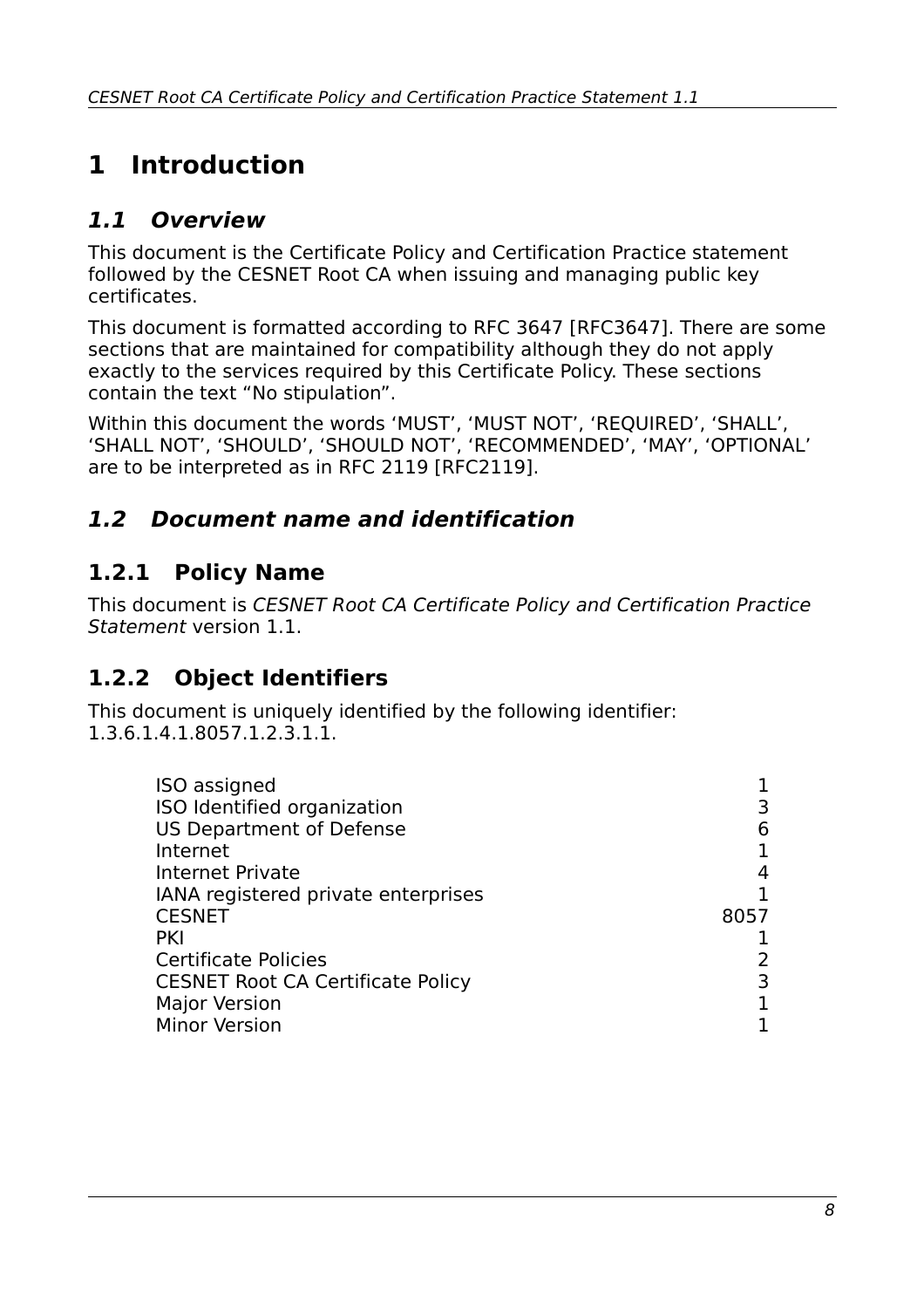# **1.3 PKI participants**

### **1.3.1 Certification authorities**

The CESNET Root CA is an offline Certification Authority issuing certificates to Certificate Authorities operated by CESNET PKI.

# **1.3.2 Registration authorities**

The CESNET Root CA SHALL be operated directly by the CA administrators. No Registration Authorities SHALL be deployed.

# **1.3.3 Subscribers**

The CESNET Root CA SHALL issue certificates only to other Certificate Authorities operated by CESNET PKI.

### **1.3.4 Relying parties**

This CP/CPS does not limit the community of relying parties.

# **1.3.5 Other participants**

No stipulations.

#### **1.4 Certificate usage**

#### **1.4.1 Appropriate certificate uses**

Certificates issued by the CESNET Root CA MUST be used in compliance with this CP/CSP.

#### **1.4.2 Prohibited certificate uses**

Certificates issued by the CESNET Root CA MUST NOT be used for securing financial transactions.

### **1.5 Policy administration**

### **1.5.1 Organization administering the document**

This CP/CPS is administered by the CESNET PKI.

CESNET PKI CESNET, a. l. e. Zikova 4 106 00 Praha 6 Czech Republic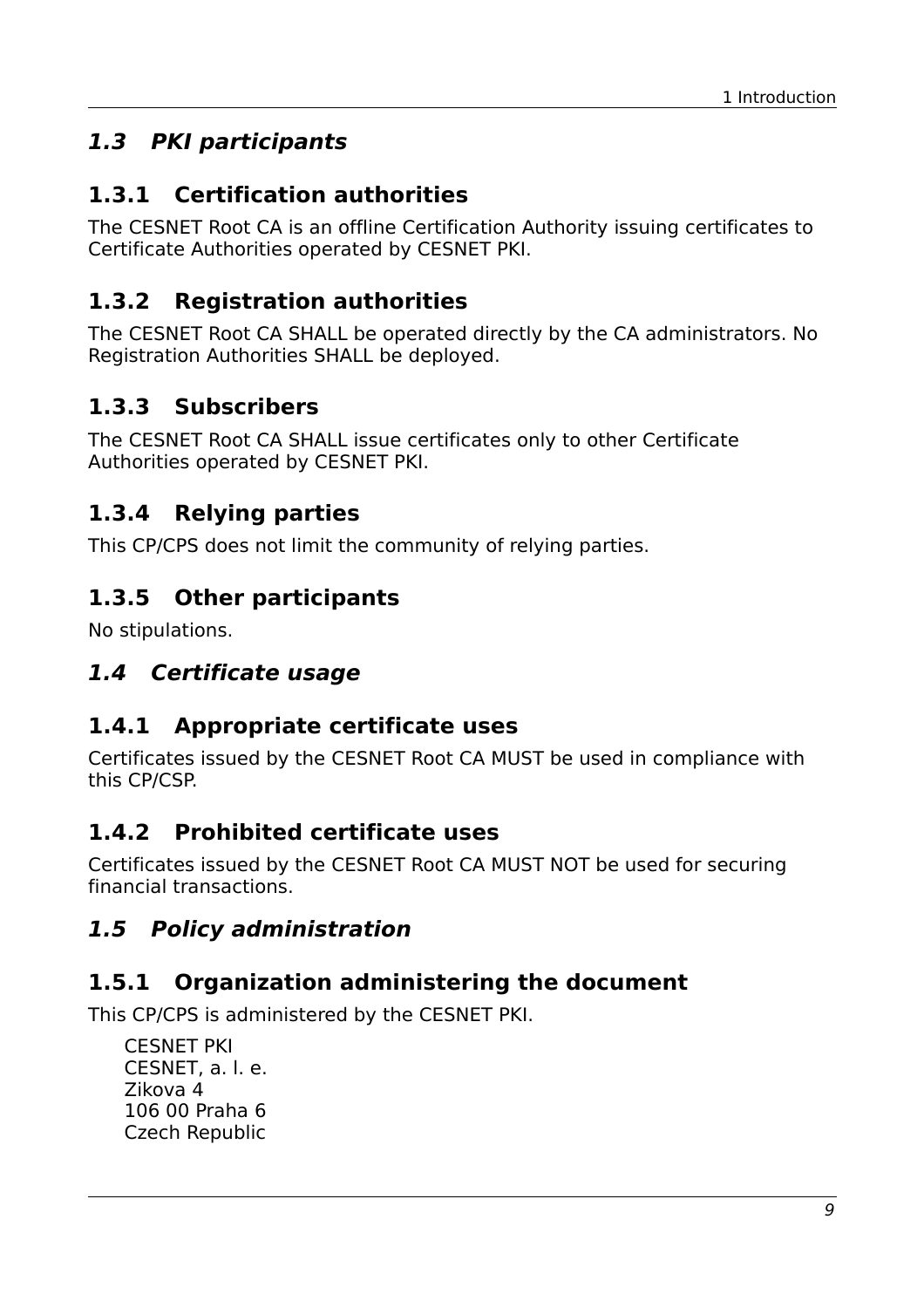#### <span id="page-9-0"></span>**1.5.2 Contact person**

Policy Administrator is appointed by CESNET Root CA. Contact details are published at the CESNET PKI repository (see Section [2.1\)](#page-11-0).

# **1.5.3 Person determining CPS suitability for the policy**

CPS suitability for the CP is determined by the Policy Administrator (see Section [1.5.2\)](#page-9-0).

# **1.5.4 CPS approval procedures**

Proposed changes to this CP/CPS MUST be delivered to the Policy Administrator. The Policy Administrator informs the requester about the review results within one month.

#### **1.6 Definitions and acronyms**

#### **Certificate subject**

The entity (person, organization, or server) whose public key is certified in the certificate.

#### **Certification Authority (CA)**

An authority trusted by one or more users to create and assign public key certificates.

#### **CA-certificate**

A certificate for one CA's public key issued by another CA.

#### **Certificate policy (CP)**

A named set of rules that indicates the applicability of a certificate to a particular community and/or class of application with common security requirements.

#### **Certification path**

An ordered sequence of certificates which, together with the public key of the initial object in the path, can be processed to obtain that of the final object in the path.

#### **Certification Practice Statement (CPS)**

A statement of the practices which a certification authority employs in issuing certificates.

#### **Certificate revocation list (CRL)**

A time stamped list identifying revoked certificates which is signed by a CA.

#### **Issuing certification authority**

In the context of a particular certificate, the issuing CA is the CA that issued the certificate.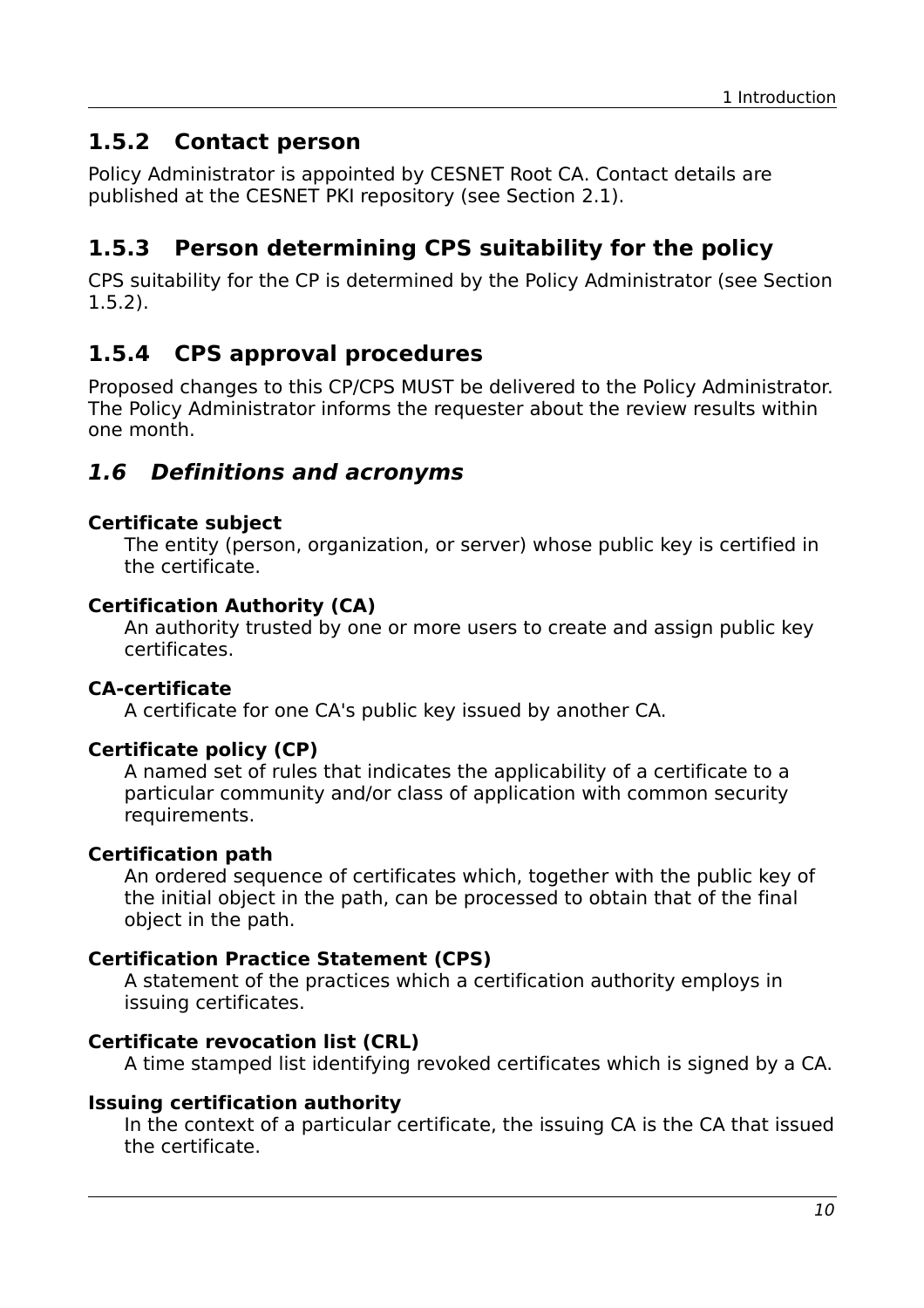#### **Public Key Certificate**

A data structure containing the public key of an end-entity and some other information, which is digitally signed with the private key of the CA which issued it.

#### **Registration authority (RA)**

An entity that is responsible for identification and authentication of certificate subjects and for accepting revocation requests, but that does not sign or issue certificates (i. e., an RA is delegated certain tasks on behalf of a CA).

#### **Relying party**

A recipient of a certificate who acts in reliance on that certificate and/or digital signatures verified using that certificate. In this document, the terms 'certificate user' and 'relying party' are used interchangeably.

#### **Subject certification authority**

In the context of a particular CA-certificate, the subject CA is the CA whose public key is certified in the certificate

#### **Subscriber**

In the case of certificates issued to resources (such as web servers), the person responsible for the certificate for that resource. For certificates issued to individuals, same as certificate subject. For certificates issued to other CAs, the entity operating the respective CA.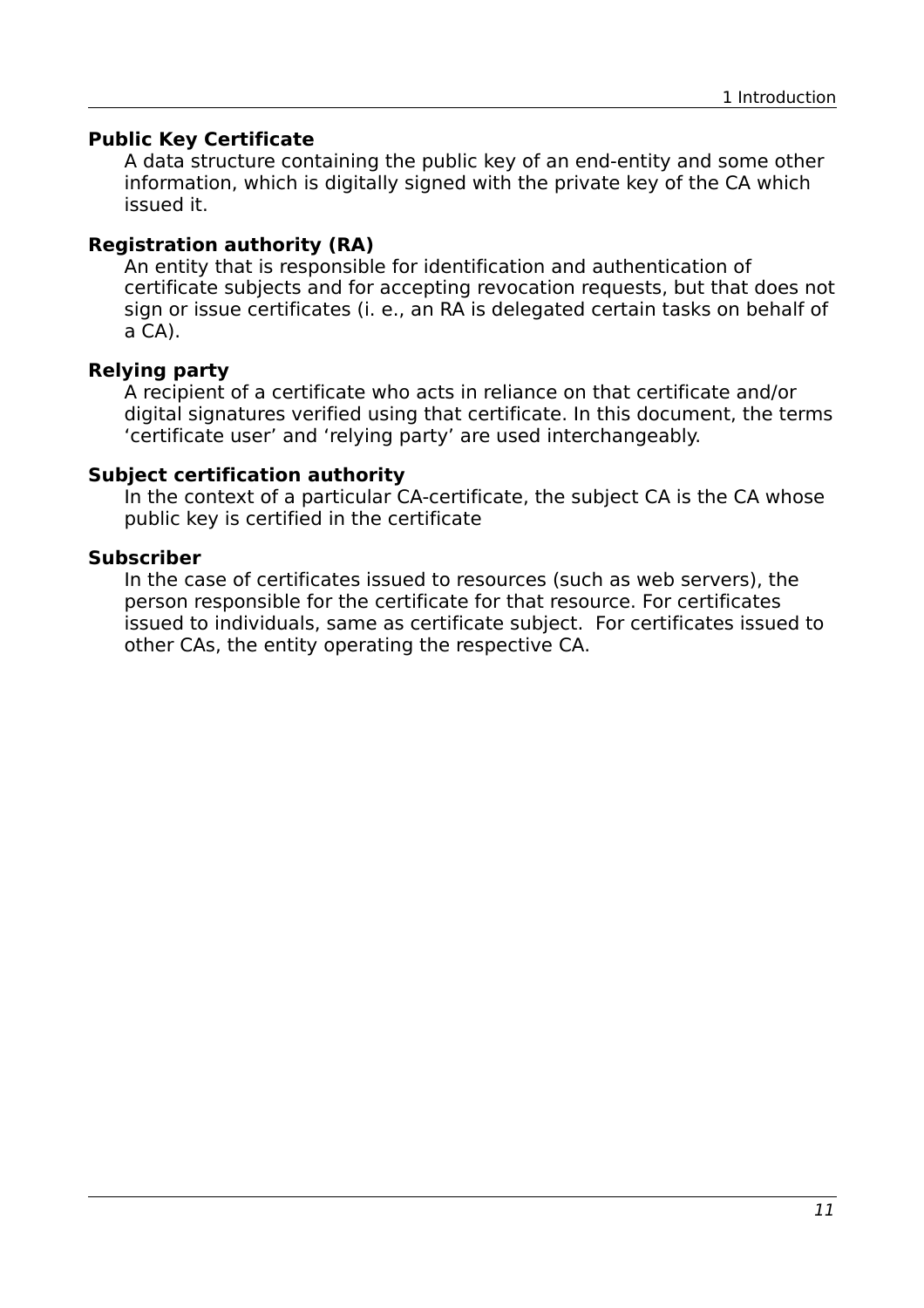# **2 Publication and repository responsibilities**

# <span id="page-11-0"></span>**2.1 Repositories**

The CESNET Root CA SHALL publish its certificates, Certificate Revocation Lists (CRLs), and relevant public documentation in the CESNET PKI repository. The repository SHALL be accessible at http://pki.cesnet.cz/.

# <span id="page-11-1"></span>**2.2 Publication of certification information**

The CESNET Root CA SHALL make publicly available, in the CESNET PKI repositories:

- 1. the current version of this CP/CPS,
- 2. all previous versions of the CP, CPS, and CP/CPS that were in effect for issuing certificates,
- 3. the current version of CRL.

# **2.3 Time or frequency of publication**

All documents SHALL be published in the CESNET PKI repository after their approval by the Policy Administrator.

### **2.4 Access controls on repositories**

Information listed in Section [2.2](#page-11-1) SHALL be publicly available. The information published in the repository SHALL be protected against any unauthorized modification.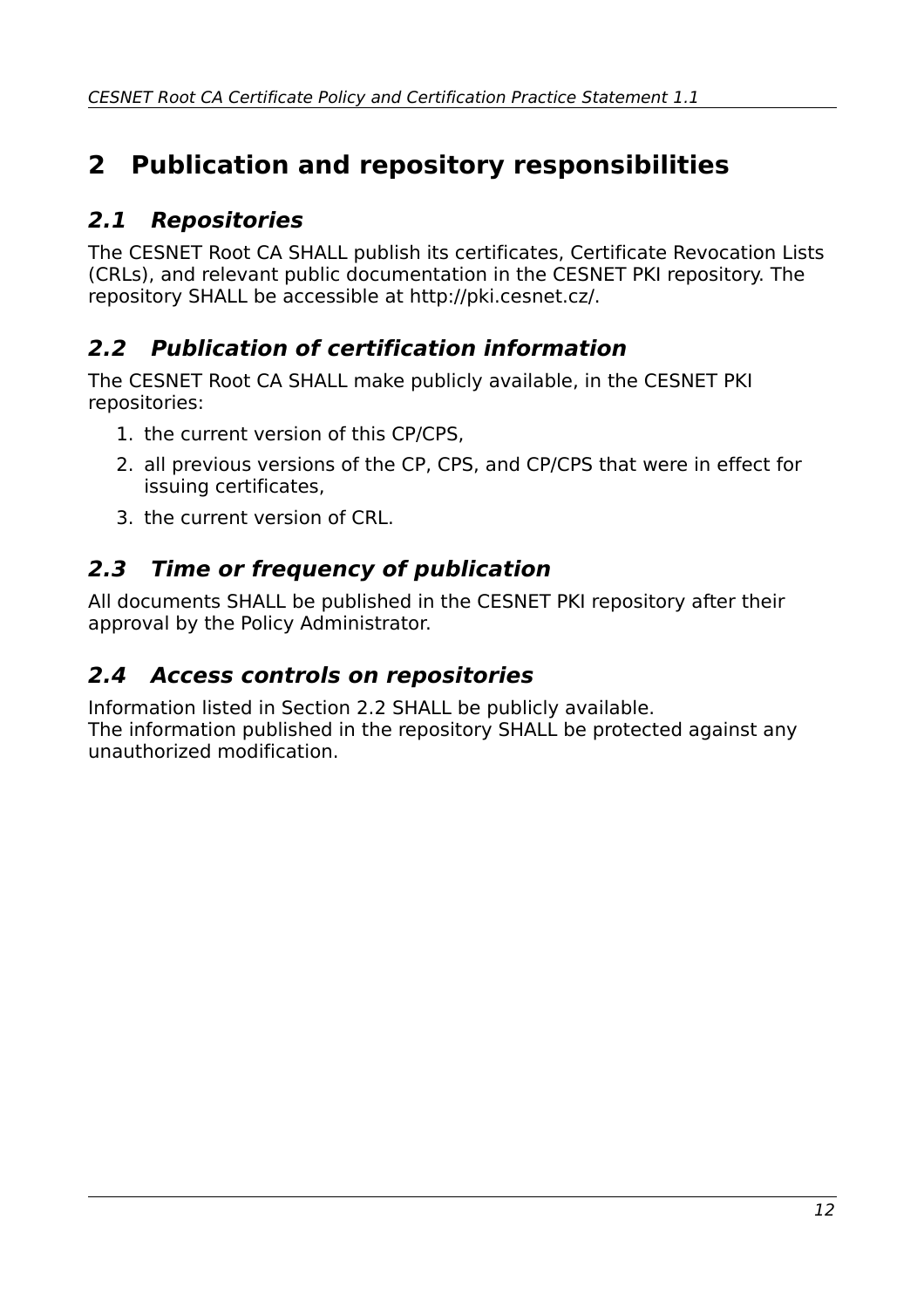# **3 Identification and authentication**

# **3.1 Naming**

# **3.1.1 Types of names**

The CESNET Root CA assigns each entity a non-empty X.501 Distinguished Name (DN) which serves as a unique identifier of the entity. The DN is inserted in the subject field of the certificate(s) issued to the entity.

# **3.1.2 Need for names to be meaningful**

The names contained in a certificate MUST be meaningful in the sense that the CESNET Root CA has proper evidence of the existent association between these names and the subscriber.

# **3.1.3 Anonymity or pseudonymity of subscribers**

No stipulations.

# **3.1.4 Rules for interpreting various name forms**

Names in certificates SHOULD be interpreted according to RFC 5280 [RFC5280].

### **3.1.5 Uniqueness of names**

Every Subject DN SHALL be associated with exactly one entity.

### **3.1.6 Recognition, authentication, and role of trademarks**

No stipulations.

# **3.2 Initial identity validation**

# **3.2.1 Method to prove possession of private key**

The requester MUST prove possession of the private key which corresponds to the public key in the certificate request. The possession SHAL be proved by submitting a digitally signed PKCS#10 request or by providing another cryptographically equivalent demonstration.

# **3.2.2 Authentication of organization identity**

The CESNET Root CA SHALL issue certificates only to CAs operated by CESNET PKI.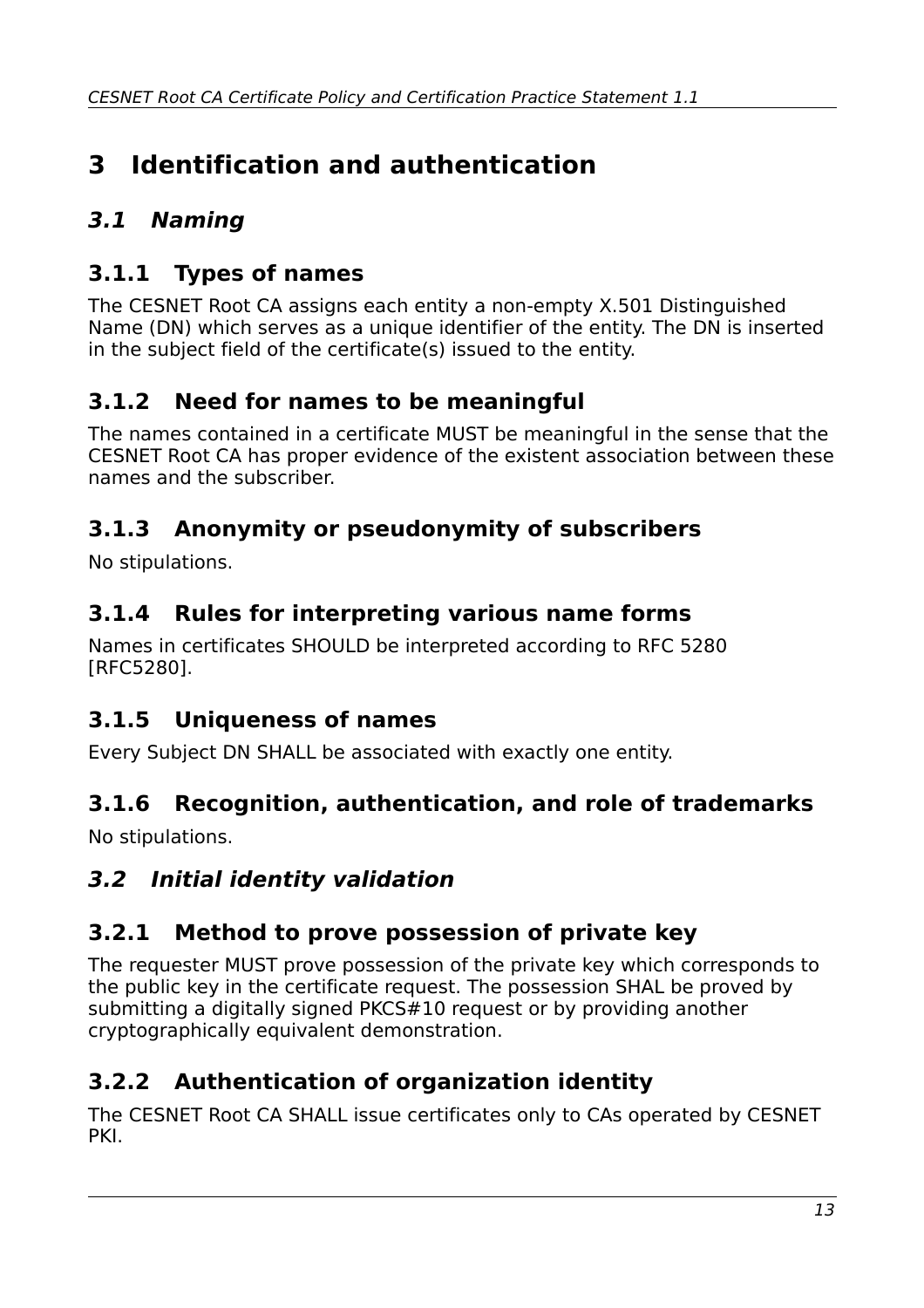### <span id="page-13-0"></span>**3.2.3 Authentication of individual identity**

Subject CAs certified by the CESNET Root CA are operated by members of the CESNET PKI team. These operators are personally known or identical to the operators of the CESNET Root CA.

### **3.2.4 Non-verified subscriber information**

None.

# **3.2.5 Validation of authority**

See Section [3.2.3.](#page-13-0)

#### **3.2.6 Criteria for interoperation**

No stipulations.

#### **3.3 Identification and authentication for re-key requests**

#### **3.3.1 Identification and authentication for routine re-key**

Identification and authentication for routine re-key SHALL be accomplished using the same procedures as for initial registration.

#### **3.3.2 Identification and authentication for re-key after revocation**

Identification and authentication for re-key after revocation SHALL be accomplished using the same procedures as for initial registration.

#### **3.4 Identification and authentication for revocation request**

A request for revocation of a certificate issued by the CESNET Root CA SHALL be made by a member of the CESNET PKI team or any entity who can prove possession of the private key corresponding to the certificate.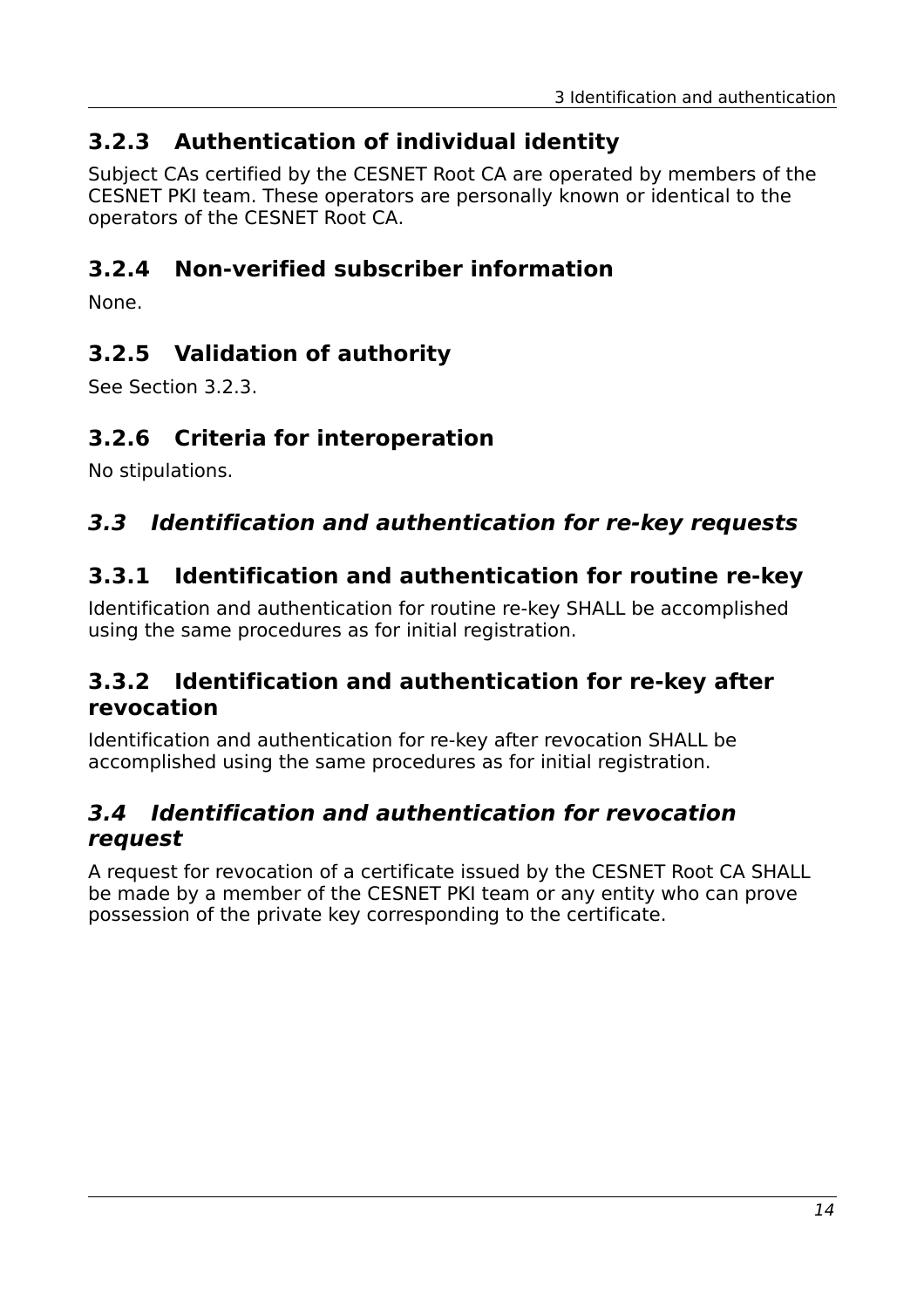# **4 Certificate life-cycle operational requirements**

# **4.1 Certificate Application**

# **4.1.1 Who can submit a certificate application**

A certificate application MUST be submitted by a member of the CESNET PKI team.

# **4.1.2 Enrollment process and responsibilities**

No stipulations.

# **4.2 Certificate application processing**

#### **4.2.1 Performing identification and authentication functions**

A certificate application SHALL be delivered personally by the requester to the CESNET Root CA Security Officer using a secure off-line media.

# **4.2.2 Approval or rejection of certificate applications**

CESNET Root CA Security Officer SHALL accept a certificate application only when the following conditions are met:

- 1. The application has been delivered by a member of the CESNET PKI team.
- 2. The public key in the application has been verified not to be a known weak key.

# **4.3 Certificate issuance**

# **4.3.1 CA actions during certificate issuance**

No stipulations.

#### **4.3.2 Notification to subscriber by the CA of issuance of certificate**

The CESNET Root CA SHALL convey the issued certificate personally to the Subject CA Security Officer.

# **4.4 Certificate acceptance**

# **4.4.1 Conduct constituting certificate acceptance**

No stipulations.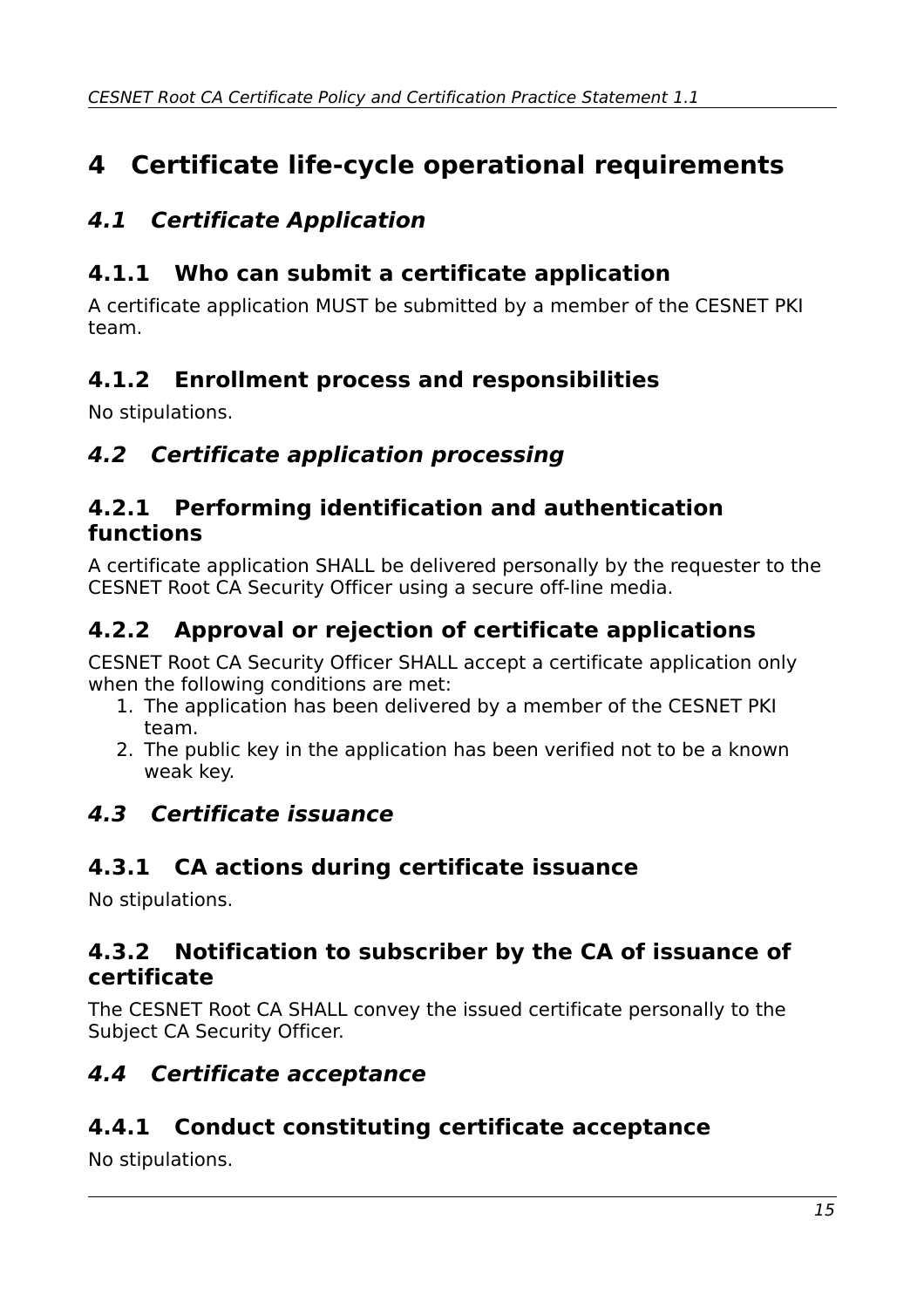# **4.4.2 Publication of the certificate by the CA**

The CESNET Root CA SHALL publish the issued certificates on request of the Subject CA Security Officer.

#### **4.4.3 Notification of certificate issuance by the CA to other entities**

No stipulations.

### **4.5 Key pair and certificate usage**

### **4.5.1 Subscriber private key and certificate usage**

The Subject CA private key and certificate usage SHALL be specified by the respective CA CP.

### **4.5.2 Relying party public key and certificate usage**

The usage of the Subject CA public key and certificate by relying parties SHALL be specified by the respective CA CP.

#### **4.6 Certificate renewal**

#### **4.6.1 Circumstance for certificate renewal**

The CESNET Root CA does not support certificate renewal.

#### **4.6.2 Who may request renewal**

Not applicable.

#### **4.6.3 Processing certificate renewal requests**

Not applicable.

### **4.6.4 Notification of new certificate issuance to subscriber**

Not applicable.

#### **4.6.5 Conduct constituting acceptance of a renewal certificate**

Not applicable.

#### **4.6.6 Publication of the renewal certificate by the CA**

Not applicable.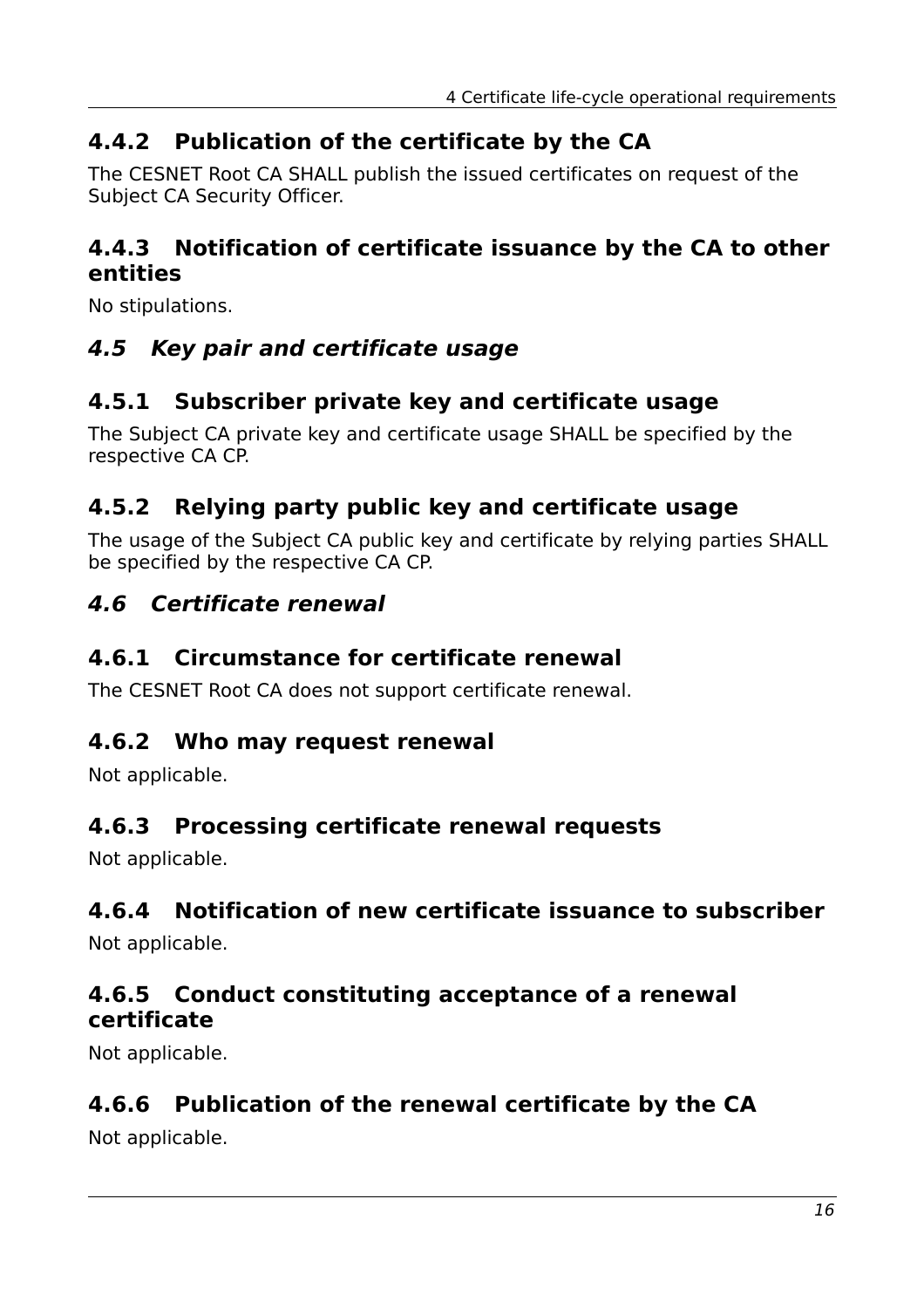### **4.6.7 Notification of certificate issuance by the CA to other entities**

Not applicable.

# **4.7 Certificate re-key**

### **4.7.1 Circumstance for certificate re-key**

The CESNET Root CA SHALL re-key a Subject CA certificate on request made by a Security Officer of the respective Subject CA.

# **4.7.2 Who may request certification of a new public key**

Only a Security Officer of a Subject CA may request a re-keying of the respective CA certificate.

# **4.7.3 Processing certificate re-keying requests**

A re-keying request SHALL be processed using the same procedures as for initial certificate issuance.

# **4.7.4 Notification of new certificate issuance to subscriber**

The CESNET Root CA SHALL convey the issued certificate personally to the Subject CA Security Officer.

#### **4.7.5 Conduct constituting acceptance of a re-keyed certificate**

No stipulations.

# **4.7.6 Publication of the re-keyed certificate by the CA**

The CESNET Root CA SHALL publish the issued certificate on request of the respective Subject CA Security Officer.

### **4.7.7 Notification of certificate issuance by the CA to other entities**

No stipulations.

# **4.8 Certificate modification**

# **4.8.1 Circumstance for certificate modification**

The CESNET Root CA SHALL modify a Subject CA certificate on request made by a Security Officer of the respective CA.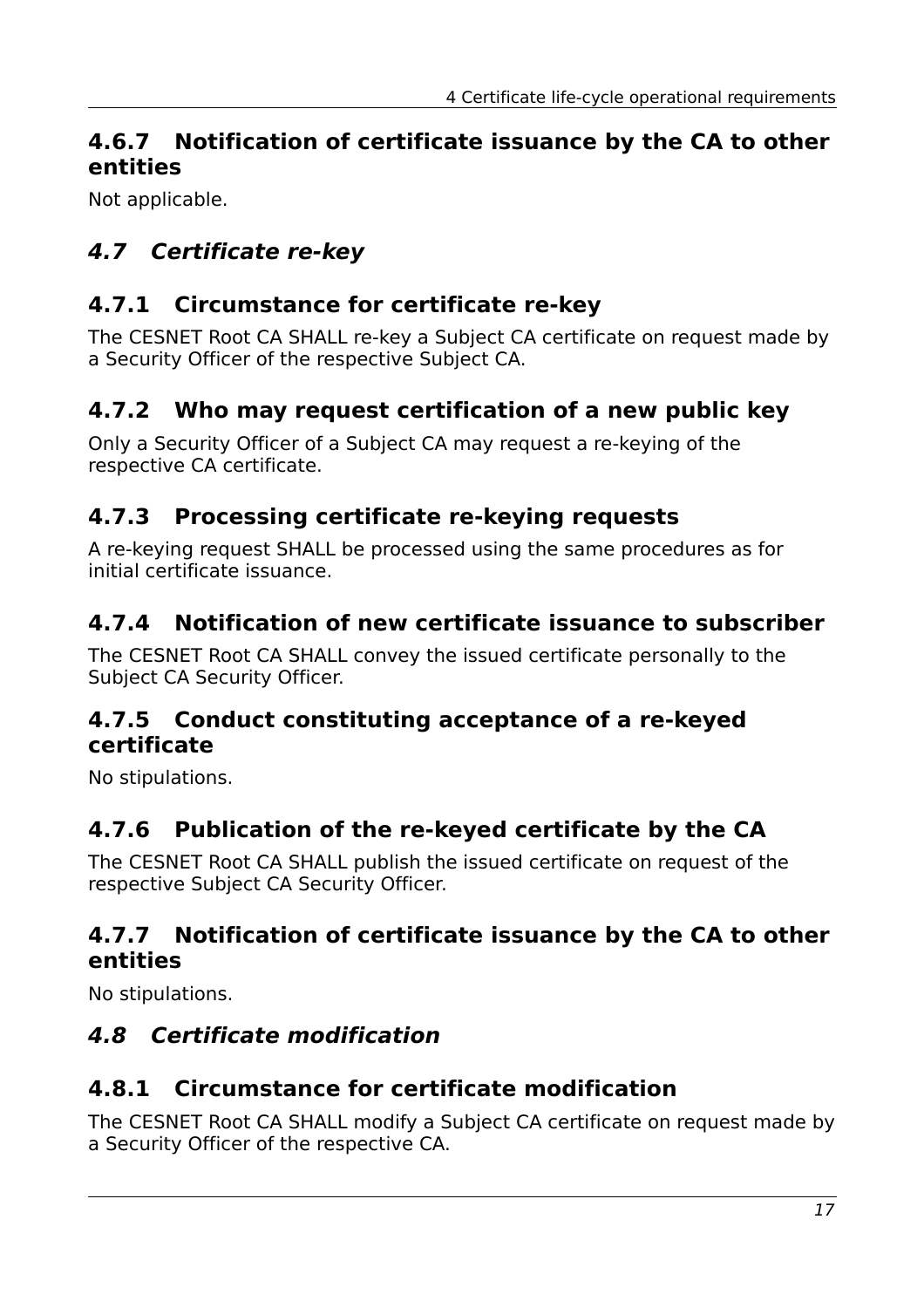#### **4.8.2 Who may request certificate modification**

Only a Security Officer of a Subject CA may request modification of the respective CA certificate.

#### **4.8.3 Processing certificate modification requests**

A modification request SHALL be processed using the same procedures as for initial certificate issuance.

#### **4.8.4 Notification of new certificate issuance to subscriber**

The CESNET Root CA SHALL convey the issued certificate personally to the Subject CA Security Officer.

#### **4.8.5 Conduct constituting acceptance of modified certificate**

No stipulations.

### **4.8.6 Publication of the modified certificate by the CA**

The CESNET Root CA SHALL publish the issued certificate on request of the respective Subject CA Security Officer.

#### **4.8.7 Notification of certificate issuance by the CA to other entities**

No stipulations.

#### **4.9 Certificate revocation and suspension**

#### <span id="page-17-0"></span>**4.9.1 Circumstances for revocation**

A certificate SHALL be revoked when any of the following circumstances occurs:

- the private key corresponding to the certificate is compromised or suspected to be compromised or lost;
- the respective Subject CA has ceased its operations;
- the certificate has not been issued in accordance with this CP/CPS;
- <span id="page-17-1"></span>• a Security Officer of the respective Subiect CA requests the revocation:

#### **4.9.2 Who can request revocation**

Any entity who can prove an occurrence of any of the circumstances for revocation as listed in Section [4.9.1](#page-17-0) MUST request revocation of the pertinent certificate.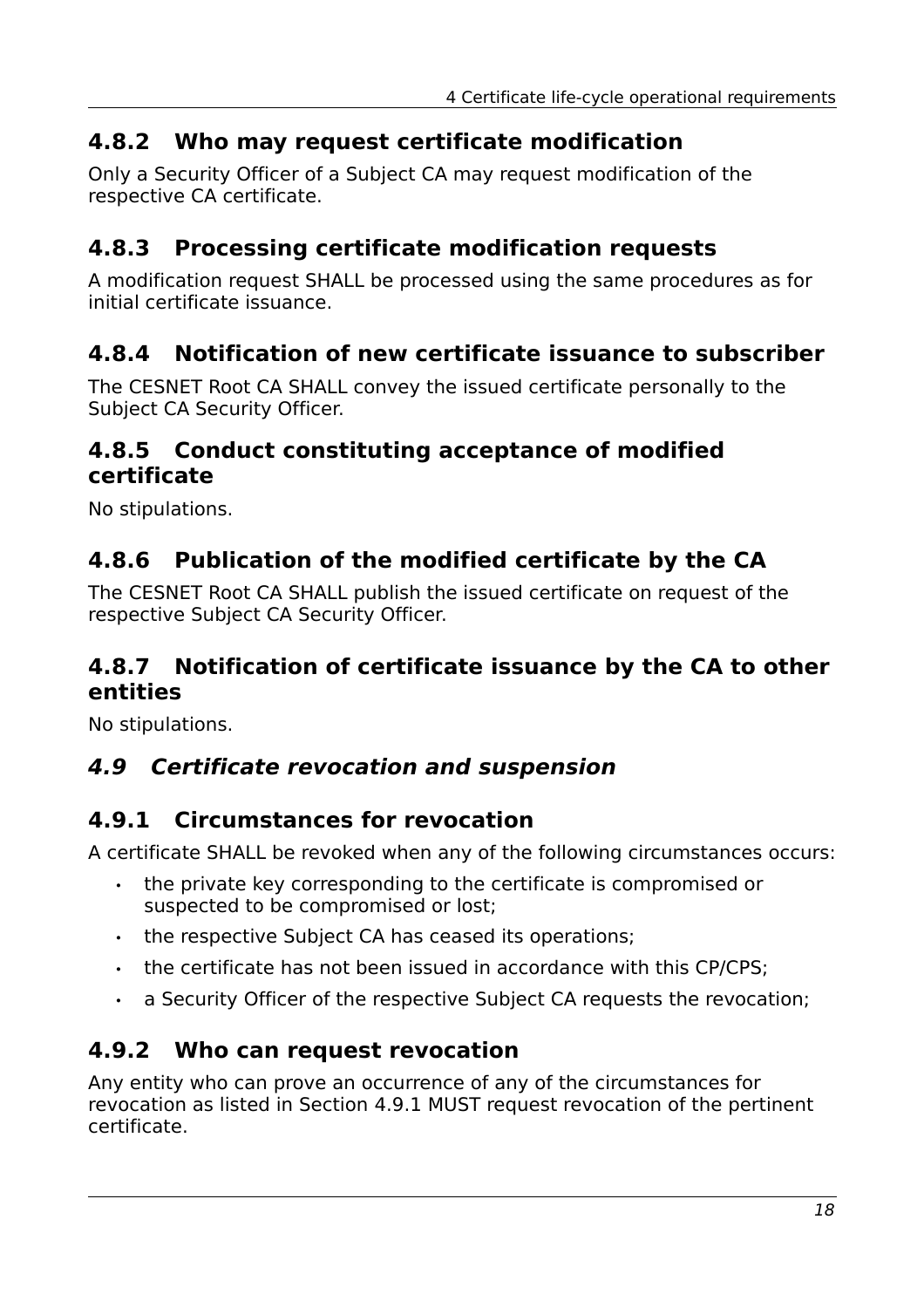A Security Officer of a Subject CA MAY request revocation of the respective CA's certificate.

#### **4.9.3 Procedure for revocation request**

The party requesting a certificate revocation SHALL submit the revocation request to the CESNET Root CA.

On reception of a certificate revocation request, the CESNET Root CA SHALL:

- 1. verify the circumstances for revocation
- 2. verify the identity of the revocation requester in accordance with Section [4.9.2.](#page-17-1)

If all conditions for revocation are met, the CESNET Root CA SHALL revoke the certificate.

#### **4.9.4 Revocation request grace period**

Any party that becomes aware of circumstances for revocation SHALL request a revocation as soon as possible but not later than within one business day.

#### **4.9.5 Time within which CA must process the revocation request**

The CESNET Root CA SHALL act on a revocation request immediately after its reception.

# **4.9.6 Revocation checking requirement for relying parties**

Relying parties MUST check the revocation status of a certificate on which they are relying.

### **4.9.7 CRL issuance frequency (if applicable)**

The CESNET Root CA SHALL issue a CRL immediately after a certificate revocation or at least every 13 months.

# **4.9.8 Maximum latency for CRLs (if applicable)**

The CESNET Root CA SHALL publish a new CRL immediately after its issuance.

#### **4.9.9 On-line revocation/status checking availability**

No stipulations.

### **4.9.10 On-line revocation checking requirements**

No stipulations.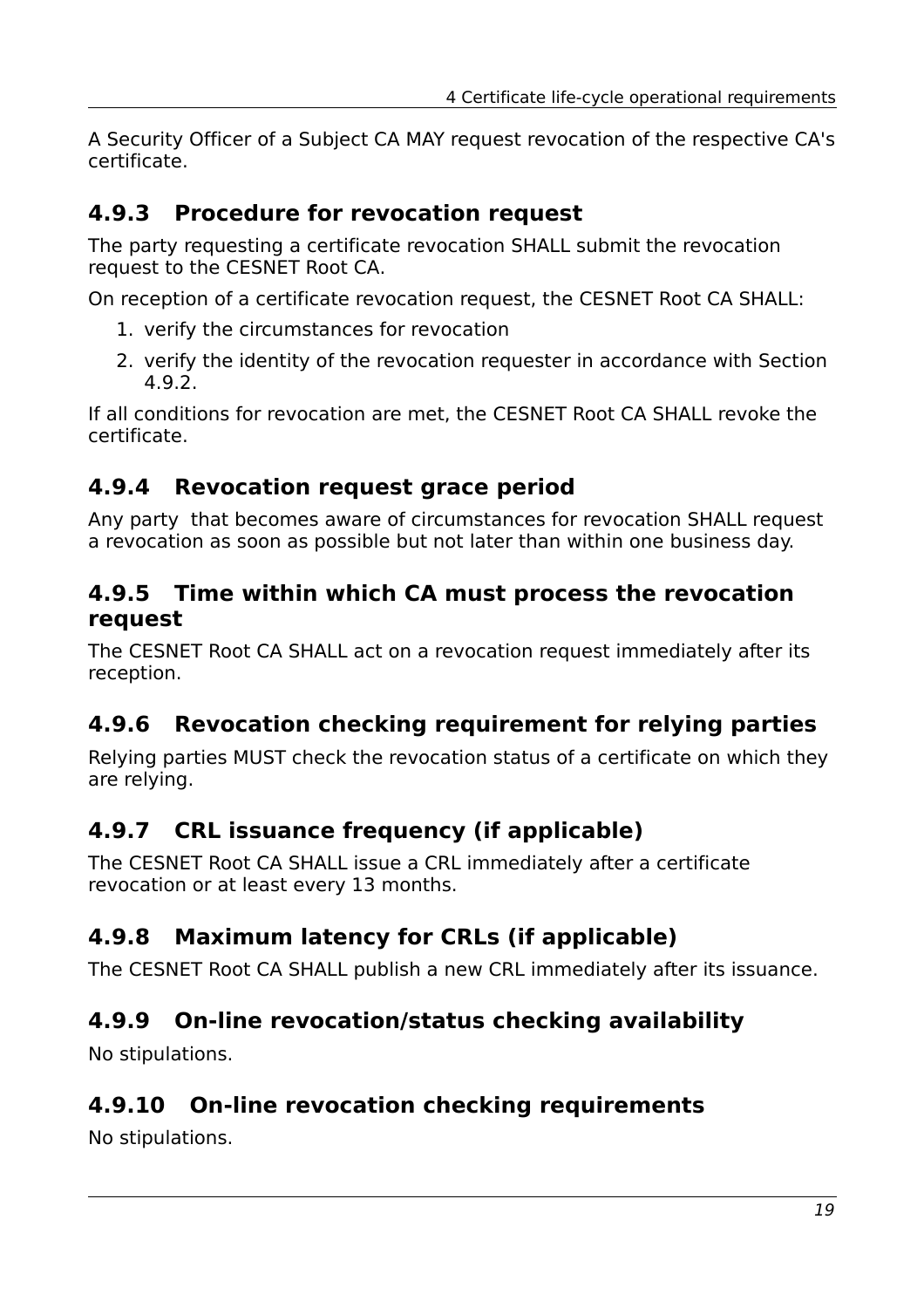# **4.9.11 Other forms of revocation advertisements available**

No stipulations.

# **4.9.12 Special requirements re key compromise**

No stipulations.

### **4.9.13 Circumstances for suspension**

The CESNET Root CA SHALL NOT support certificate suspension.

### **4.9.14 Who can request suspension**

Not applicable.

### **4.9.15 Procedure for suspension request**

Not applicable.

### **4.9.16 Limits on suspension period**

Not applicable.

### **4.10 Certificate status services**

# **4.10.1 Operational characteristics**

The CESNET Root CA SHALL issue direct, full and complete CRLs, i. e. every CRL contains serial numbers of all non-expired revoked certificates issued by the CA.

# **4.10.2 Service availability**

The current CRL SHALL be available for download continuously.

# **4.10.3 Optional features**

No stipulations.

# **4.11 End of subscription**

A Subject CA Security Officer MAY request end of the CA subscription at his/her own discretion.

On receiving a subscription end request, the CESNET Root CA SHALL revoke all valid certificates issued to the subscriber and cease providing services to the subscriber.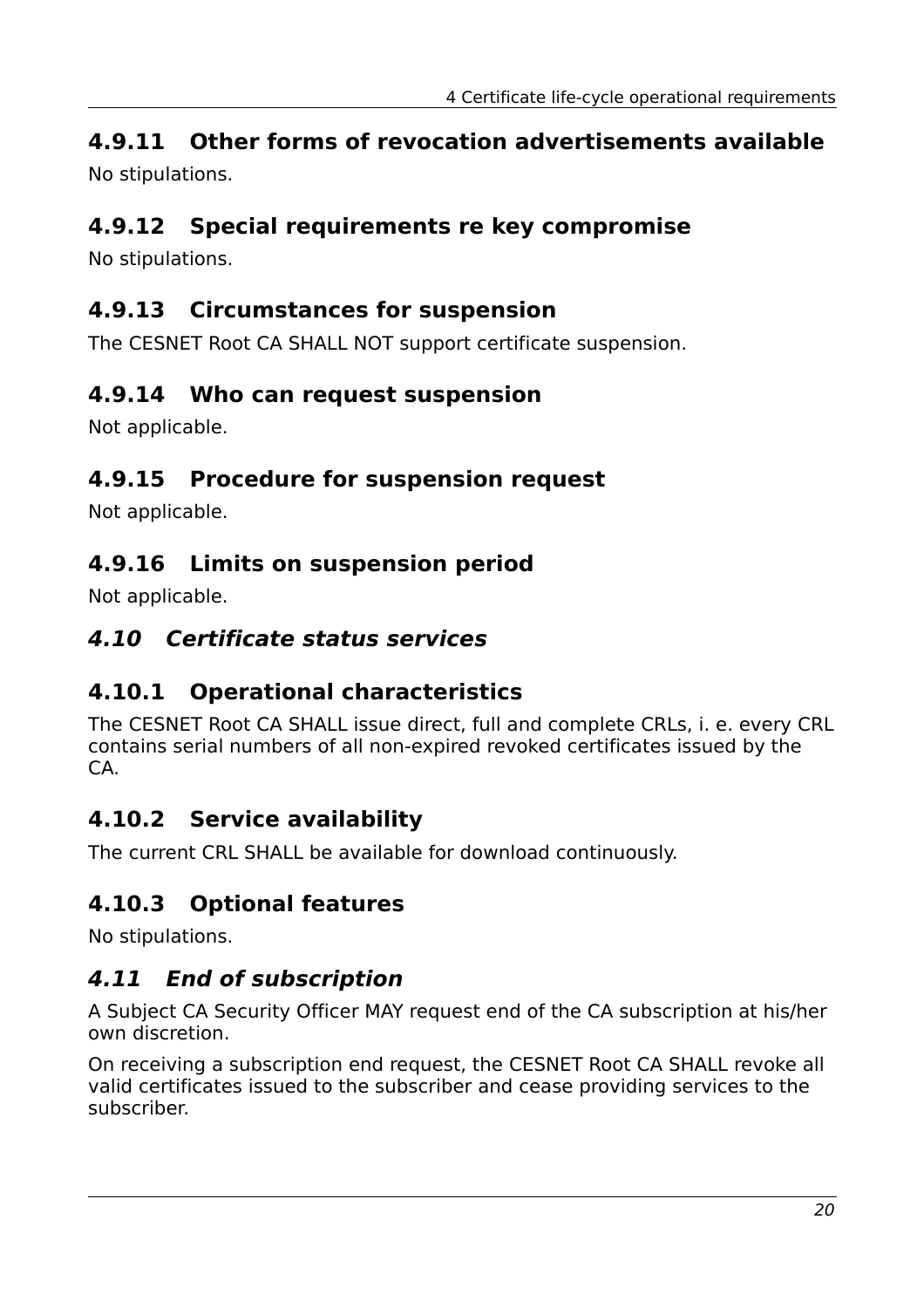#### **4.12 Key escrow and recovery**

The CESNET Root CA SHALL NOT provide key escrow service.

# **4.12.1 Key escrow and recovery policy and practices**

Not applicable.

### **4.12.2 Session key encapsulation and recovery policy and practices**

Not applicable.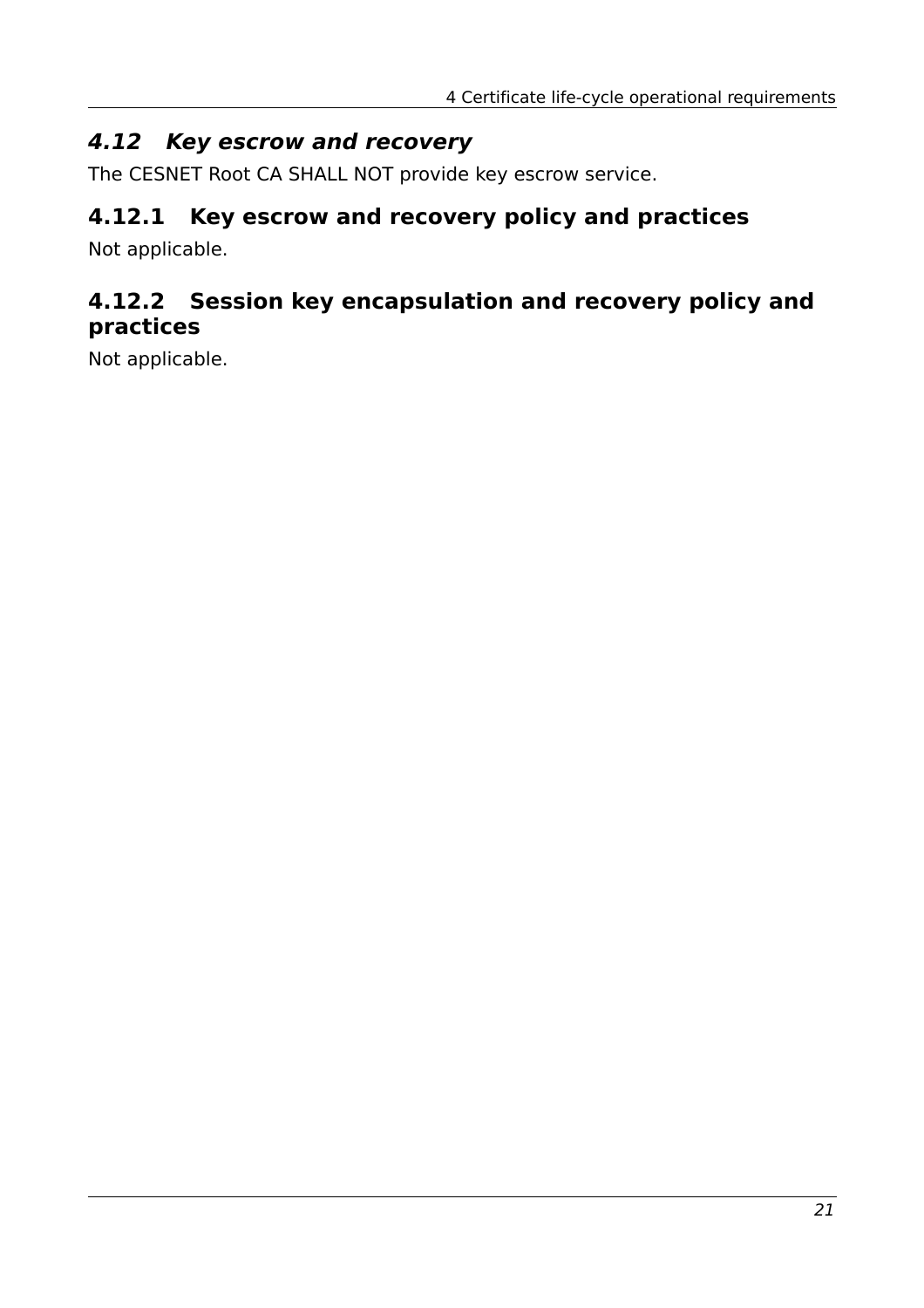# **5 Facility, management, and operational controls**

# **5.1 Physical Controls**

#### **5.1.1 Site location and construction**

Systems of the CESNET Root CA SHALL be located and operated at a dedicated closed, secure and safe location.

# **5.1.2 Physical access**

The software of the CESNET Root CA SHALL be stored on an off-line, secure, bootable removable media.

Physical access to systems of the CESNET Root CA SHALL be monitored and restricted to authorized personnel only.

### **5.1.3 Power and air conditioning**

No stipulations.

#### **5.1.4 Water exposures**

Systems of the CESNET Root CA SHALL be located and operated at a location outside of a flood zone.

#### **5.1.5 Fire prevention and protection**

Fire prevention and protection of the CESNET Root CA site is covered by the CESNET, a. l. e. fire prevention policy.

### **5.1.6 Media storage**

The media with the CESNET Root CA software SHALL be stored in a safe deposit box in CESNET, a. l. e. premisses. Access to the safe deposit box is continually monitored. Access codes required to open the safe deposit box are known only to the CESNET Root CA Security Officers.

# **5.1.7 Waste disposal**

The CESNET Root CA SHALL dispose its waste using procedures preventing using the waste to access any operational information, namely:

- all paper waste SHALL be shredded.
- all magnetic media SHALL be physically/mechanically destroyed before disposal.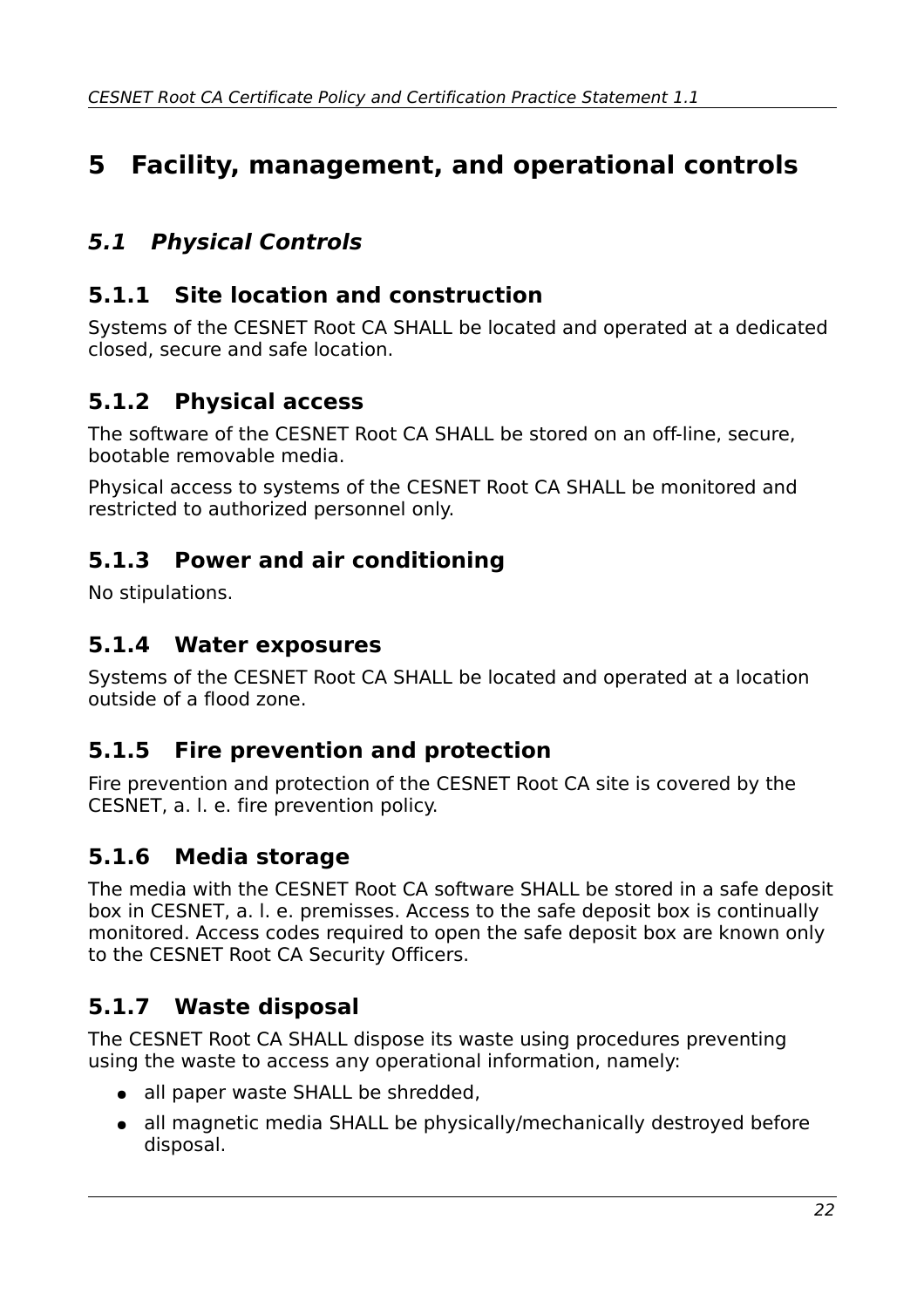### **5.1.8 Off-site backup**

Backup of critical part of the CESNET Root CA systems SHALL be stored in a secure place off-site.

### **5.2 Procedural controls**

### **5.2.1 Trusted roles**

Responsibilities at the CESNET Root CA SHALL be divided among different trusted roles:

- System Administrator
	- manages PKI hardware and software
- Security Officer
	- manages and activates CA signing keys
- CA Operator
	- manages CA system configuration
- Key-share Holder
	- keeps a part of the CESNET Root CA private key
- Auditor
	- performs CESNET Root CA audits

### **5.2.2 Number of persons required per task**

Booting the CESNET Root CA system and activation of the CESNET Root CA signing key SHALL require cooperation of two Security Officers.

# **5.2.3 Identification and authentication for each role**

System Administrator SHALL be authenticated with a user name and password.

Security Officer SHALL be authenticated with a personal PIN.

CA Operator SHALL be authenticated with a user name and password.

# **5.2.4 Roles requiring separation of duties**

No stipulations.

# **5.3 Personnel controls**

### **5.3.1 Qualifications, experience, and clearance requirements**

The personnel of the CESNET Root CA SHALL be technically and professionally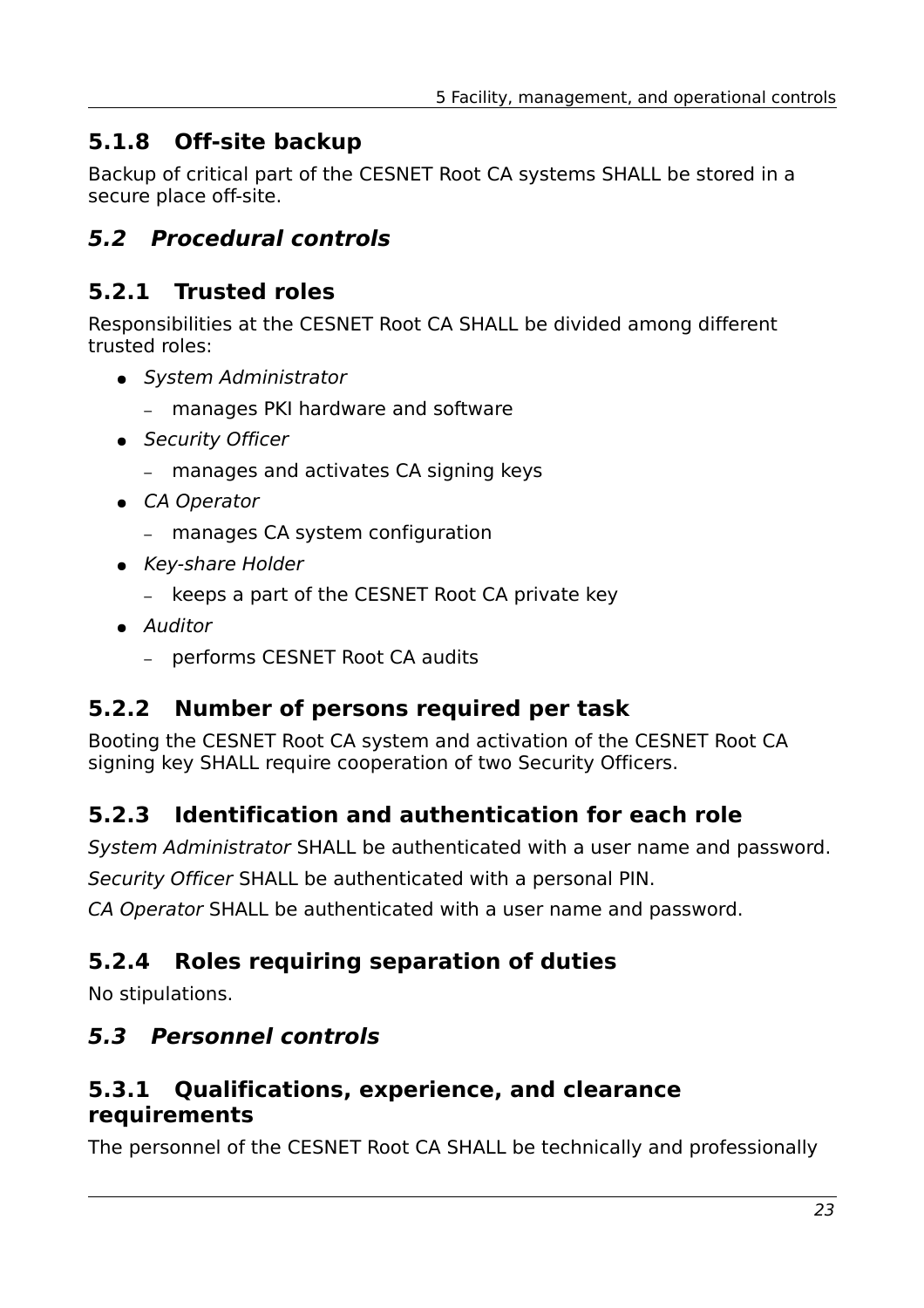competent.

# **5.3.2 Background check procedures**

No stipulations.

# **5.3.3 Training requirements**

The CESNET Root CA personnel SHALL be trained in:

- basic PKI concepts,
- the use and operation of the CESNET Root CA software,
- the relevant documentation including the CP/CPS,
- computer security.

# **5.3.4 Retraining frequency and requirements**

Training SHALL be provided to the personnel at least annually. Training in the use and operation of the CESNET Root CA software SHALL be provided whenever the software is updated or changed. Any change in CP/CPS SHALL be communicated to the CESNET Root CA personnel as soon as possible.

# **5.3.5 Job rotation frequency and sequence**

No stipulations.

# **5.3.6 Sanctions for unauthorized actions**

Unauthorized actions will be dealt with by the director of CESNET, a. l. e.

# **5.3.7 Independent contractor requirements**

Not applicable.

# **5.3.8 Documentation supplied to personnel**

The CESNET Root CA personnel SHAL be supplied with documentation required for their operation including but not limited to:

- the relevant CP, CPS, or CP/CPS
- documentation of the CESNET Root CA software.

# **5.4 Audit Logging Procedures**

# **5.4.1 Types of events recorded**

The CESNET Root CA SHALL record the following events:

- access to the CESNET Root CA safe deposit box,
- registration of a subscriber,
- certificate applications,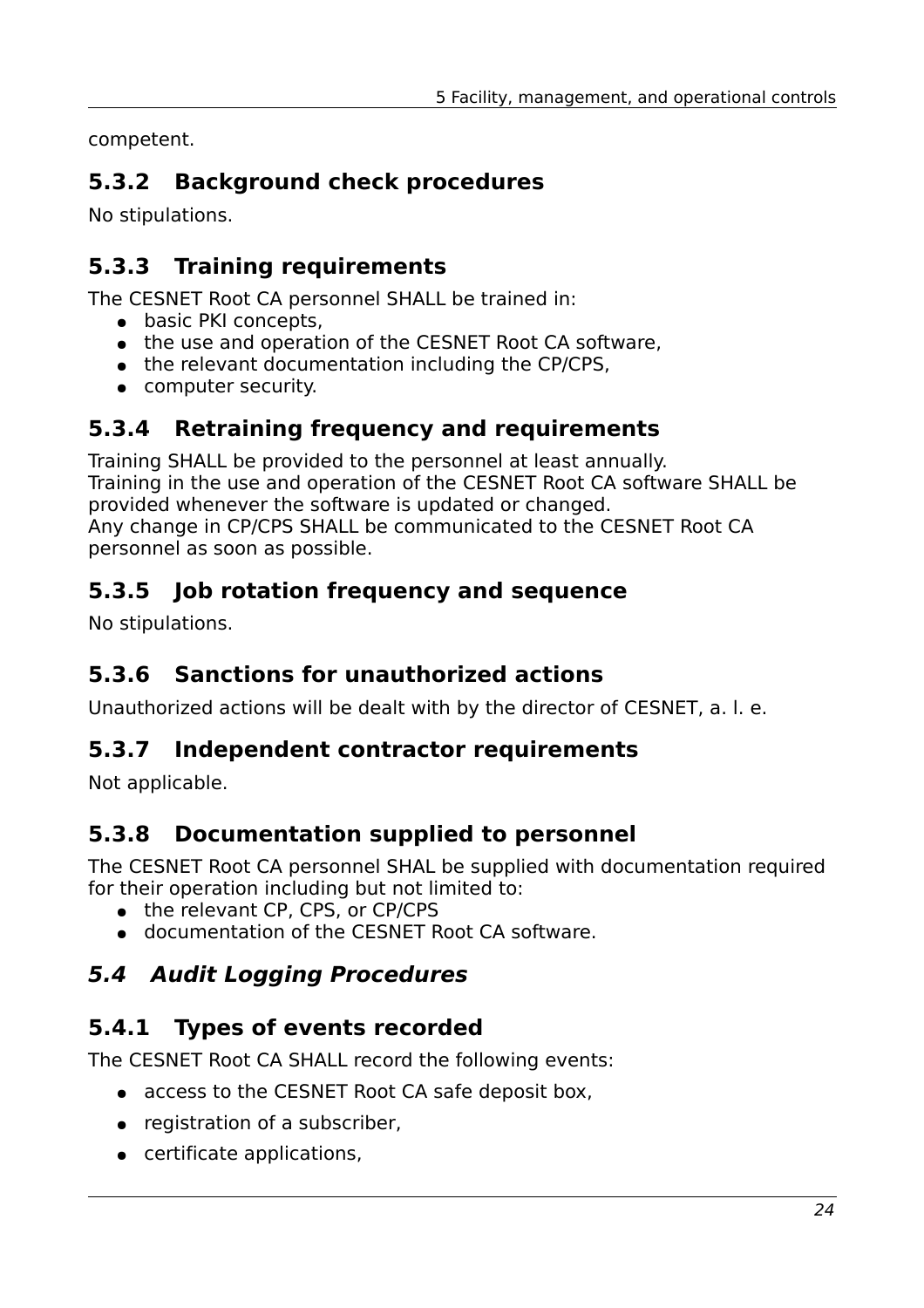- certificate issuance,
- certificate revocation requests,
- certificate revocation,
- CRL issuance,
- initiation of the CA systems.
- activation and deactivation of the CA's signing key.

# **5.4.2 Frequency of processing log**

Logs SHALL be processed monthly or immediately after discovering a security incident.

# **5.4.3 Retention period for audit log**

Logs SHALL be retained for at least five years.

# **5.4.4 Protection of audit log**

Access to logs SHALL be restricted to authorized personnel only. Logs SHALL be protected against lost and modification.

# **5.4.5 Audit log backup procedures**

Audit logs are SHALL be backed up with other CA data.

# **5.4.6 Audit collection system (internal vs. external)**

The audit collection system is internal to the CESNET PKI.

### **5.4.7 Notification to event-causing subject**

The subjects causing an audit event are generally not notified.

### **5.4.8 Vulnerability assessments**

Audit logs SHALL be regularly monitored to find potential security incidents and non-standard events.

# <span id="page-24-1"></span>**5.5 Records archival**

### <span id="page-24-0"></span>**5.5.1 Types of records archived**

The CESNET Root CA SHALL archive:

- the CESNET Root CA software.
- the CA certificate.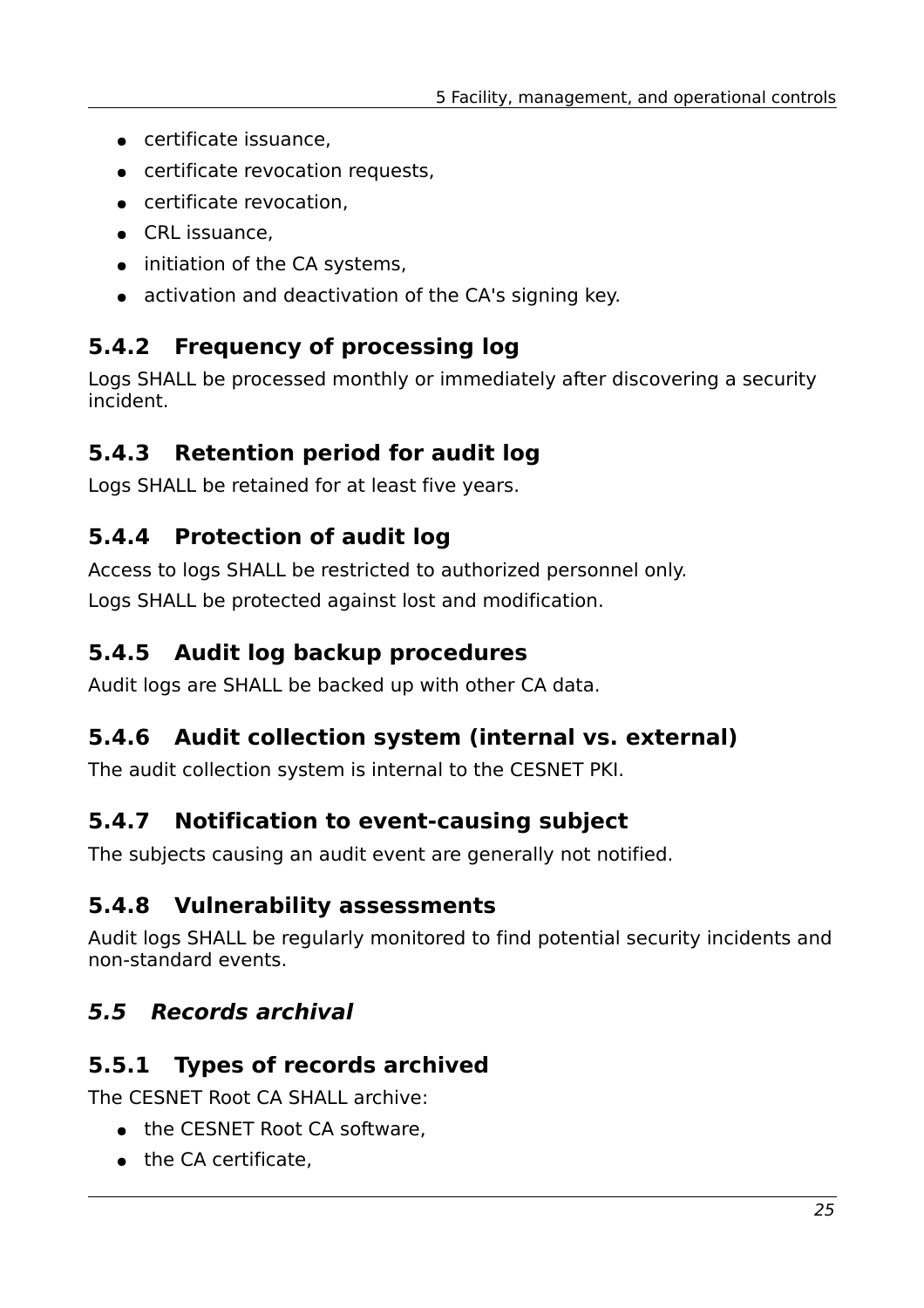- issued certificates,
- issued CRLs.
- audit logs,
- all implemented CPs and CPSs,
- operational documentation.

# **5.5.2 Retention period for archive**

The CESNET Root CA SHALL archive items listed in Section [5.5.1](#page-24-0) for at least five years.

# **5.5.3 Protection of archive**

Archived information SHALL be accessible to authorized personnel only.

# **5.5.4 Archive backup procedures**

Archive records SHALL be regularly moved to an archive media. The media SHALL be stored in a secure place.

# **5.5.5 Requirements for time-stamping of records**

No stipulations.

# **5.5.6 Archive collection system (internal or external)**

The archive collection system is internal to the CESNET Root CA.

# **5.5.7 Procedures to obtain and verify archive information**

Access to archive SHALL be recorded.

# **5.6 Key changeover**

The following steps SHOULD be taken when re-keying the signing key of the CESNET Root CA:

- 1. A new certificate with the new key for the CA SHALL be issued.
- 2. The new certificate SHALL be published in accordance with Section [2.2.](#page-11-1)
- 3. The new certificate is used for issuing certificates. Both the new and the old certificate may be active at the same time. The old key SHALL be used as long as all certificates signed by it have not expired.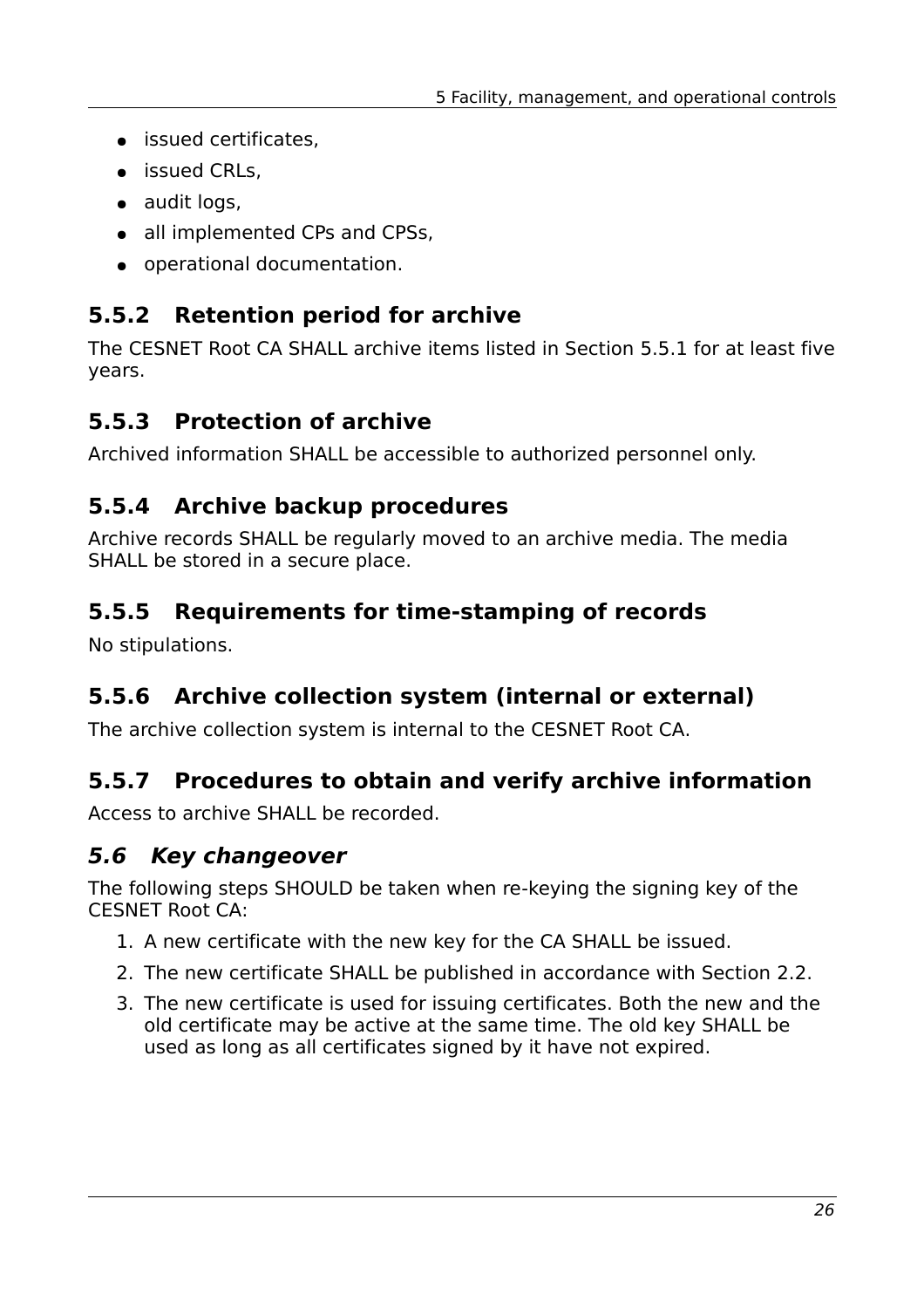# **5.7 Compromise and disaster recovery**

### **5.7.1 Incident and compromise handling procedures**

In case of an incident that might lead to compromising integrity of a CA system, the CA personnel SHALL initiate the incident analysis immediately. Further steps depend on the outcome of the analysis.

#### **5.7.2 Computing resources, software, and/or data are corrupted**

In case of hardware corruption, the system SHALL be recovered from backup to a new hardware and brought into operation.

In case of software or data corruption, the system SHALL be recovered from backup and brought into operation.

# **5.7.3 Entity private key compromise procedures**

When the signing key of the CESNET Root CA is compromised, the CA SHALL:

- 1. immediately revoke the corresponding certificate,
- 2. stop accepting certificate applications,
- 3. inform users about the incident,
- 4. eliminate the circumstances that lead to the compromise,
- 5. generate a new key pair,
- 6. request a new certificate for the CA,
- 7. restart the CA operations with the new certificate.

### **5.7.4 Business continuity capabilities after a disaster**

After a disaster, the CESNET Root CA SHALL recover its systems from backup and restart operations. The outage SHOULD NOT take longer than 5 business days.

# **5.8 CA or RA Termination**

The CESNET Root CA SHALL announce its intent to terminate its operation at least 13 months in advance.

Before terminating its operations CESNET Root CA SHALL:

- revoke all issued certificates.
- request its certificate revocation
- destroy the private keys in possession of the CA,
- archive all relevant information in accordance with Section [5.5.](#page-24-1)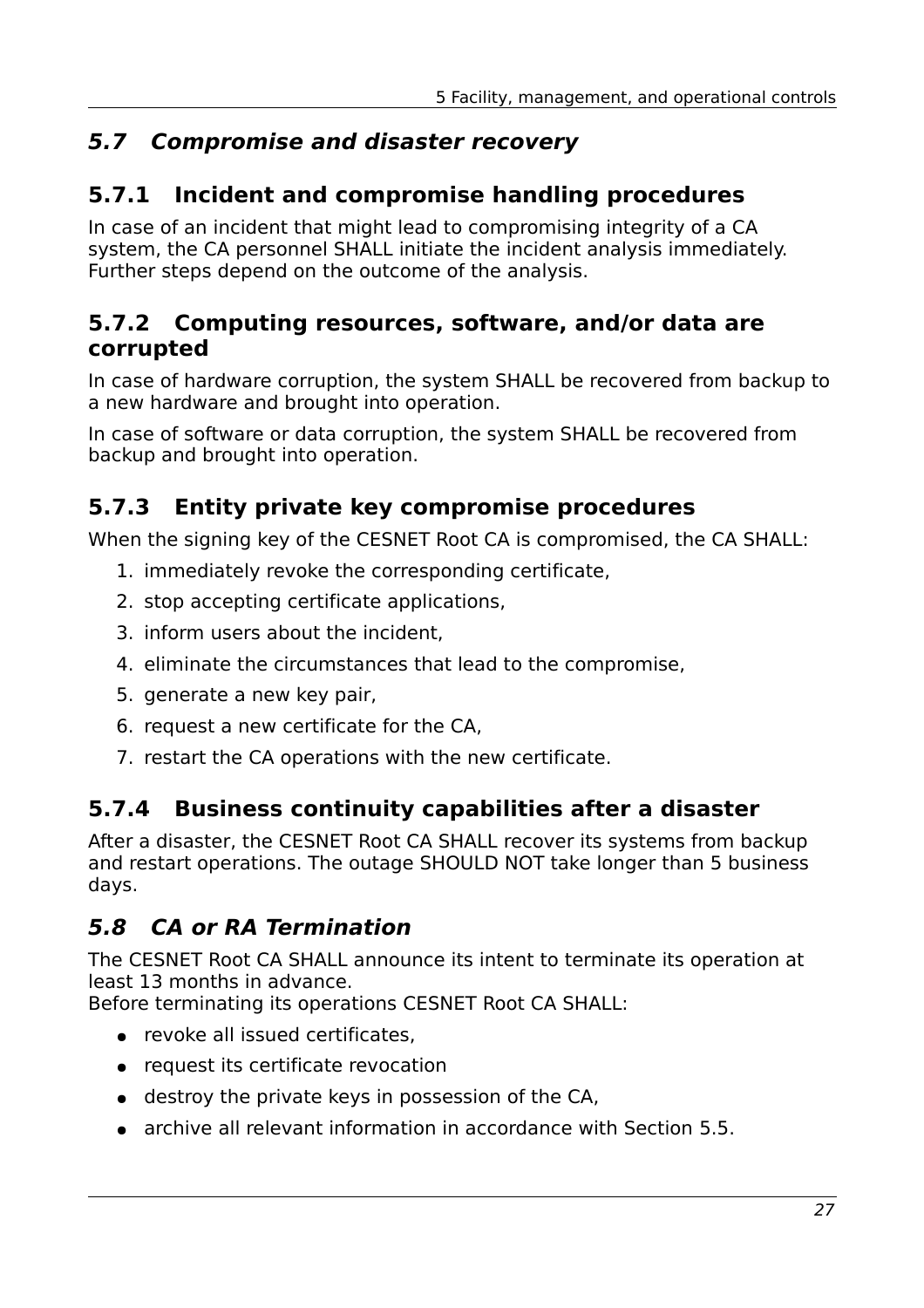# **6 Technical security controls**

# **6.1 Key pair generation and installation**

# **6.1.1 Key pair generation**

The CESNET Root CA SHALL generate its private keys in an off-line software security module by the CESNET Root CA Security Officers in presence of Keyshare Holders.

The generated key SHALL be imported to two clean HSMs: an operational HSM and the backup one.

The generated key SHALL be split into 5 cryptographically secured shares each of which SHALL be conveyed to one of the Key-share Holders.

# <span id="page-27-0"></span>**6.1.2 Private key delivery to subscriber**

The CESNET Root CA SHALL NOT generate private keys for subscribers.

### **6.1.3 Public key delivery to certificate issuer**

Subscribers SHALL deliver their public keys in a form of PKCS#10.

# **6.1.4 CA public key delivery to relying parties**

The CESNET Root CA SHALL publish its certificates in its repository (see Section [2.2\)](#page-11-1).

# **6.1.5 Key sizes**

An RSA signing key of the CESNET Root CA SHALL be at least 2048 bits long.

#### **6.1.6 Public key parameters generation and quality checking**

The CESNET Root CA SHOULD refuse to certify public keys not matching its quality requirements.

# **6.1.7 Key usage purposes (as per X.509 v3 key usage field)**

#### **6.2 Private key protection and cryptographic module engineering controls**

Certificates and private keys MUST be used only in accordance with this policy and for the purpose specified in the Key Usage extension.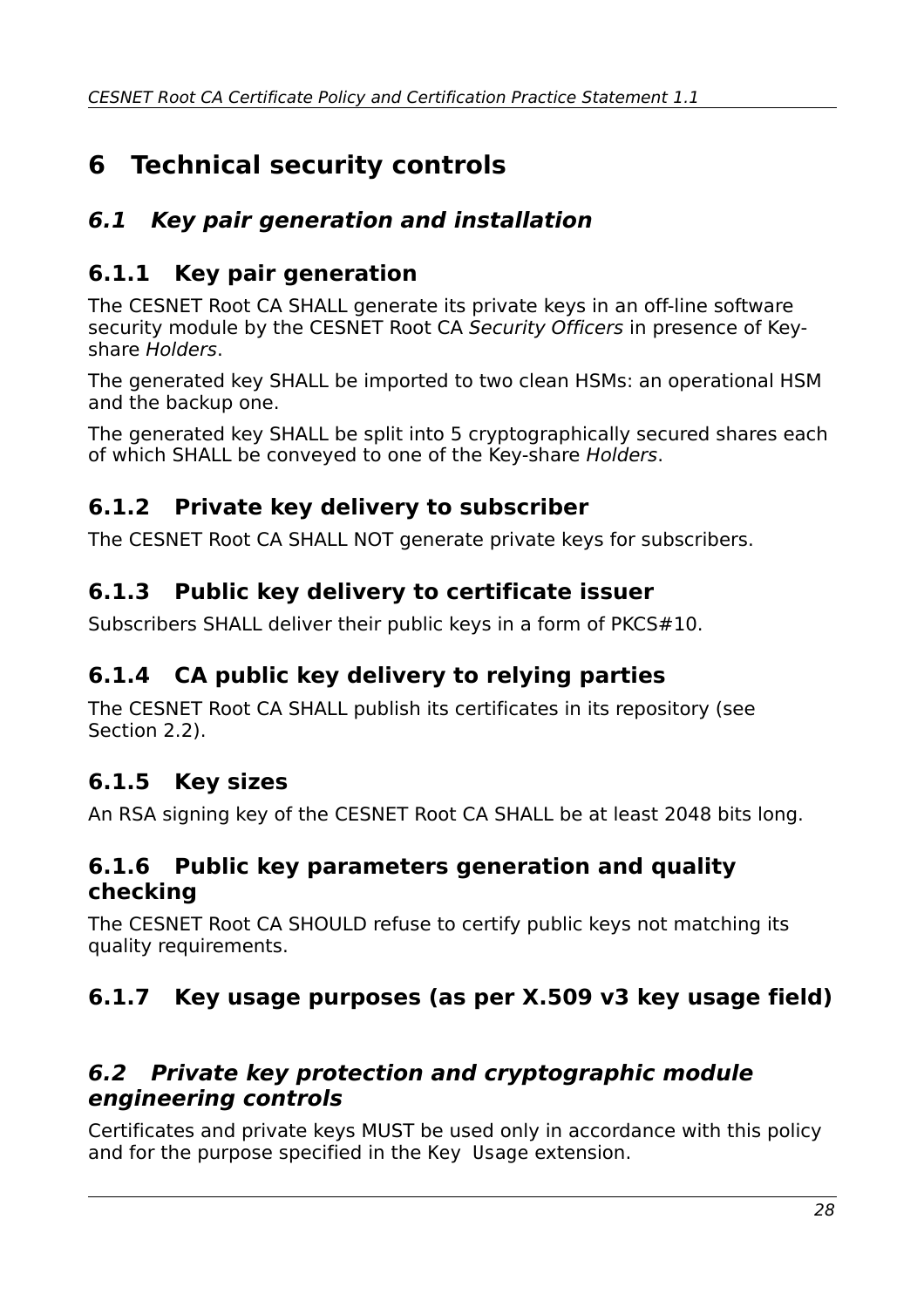# **6.2.1 Cryptographic module standards and controls**

No stipulations.

# **6.2.2 Private key (n out of m) multi-person control**

Every usage of the CESNET Root CA signing key SHALL recorded in the key usage log book. These records SHALL contain the date, time and purpose of the key usage and signatures of at least two Security Officers presented at the operation requiring the use of the private key.

# **6.2.3 Private key escrow**

The private key of the CESNET Root CA SHALL be archived using Shamir's Secret Sharing algorithm [SSS] in the 3 out of 5 mode. Each individual share SHALL be deposited with one Key-share Holder. Each Key-share Holder SHALL be in possession of one key-share.

# **6.2.4 Private key backup**

The backup copy of the CESNET Root CA private key SHALL be stored in a HSM stored in an off-site location.

# **6.2.5 Private key archival**

The CESNET Root CA SHALL NOT archive private keys.

#### **6.2.6 Private key transfer into or from a cryptographic module**

The CESNET Root CA private key SHALL be transferred to two cryptographic modules during the key generation procedure (see Section [6.1.2\)](#page-27-0).

# **6.2.7 Private key storage on cryptographic module**

The CESNET Root CA private key SHALL be stored as unexportable objects in two HSMs.

# **6.2.8 Method of activating private key**

The CESNET Root CA private key SHALL be activated by providing activation data for the pertinent HSM.

# **6.2.9 Method of deactivating private key**

The CESNET Root CA private key SHALL be automatically deactivated after every signature operation.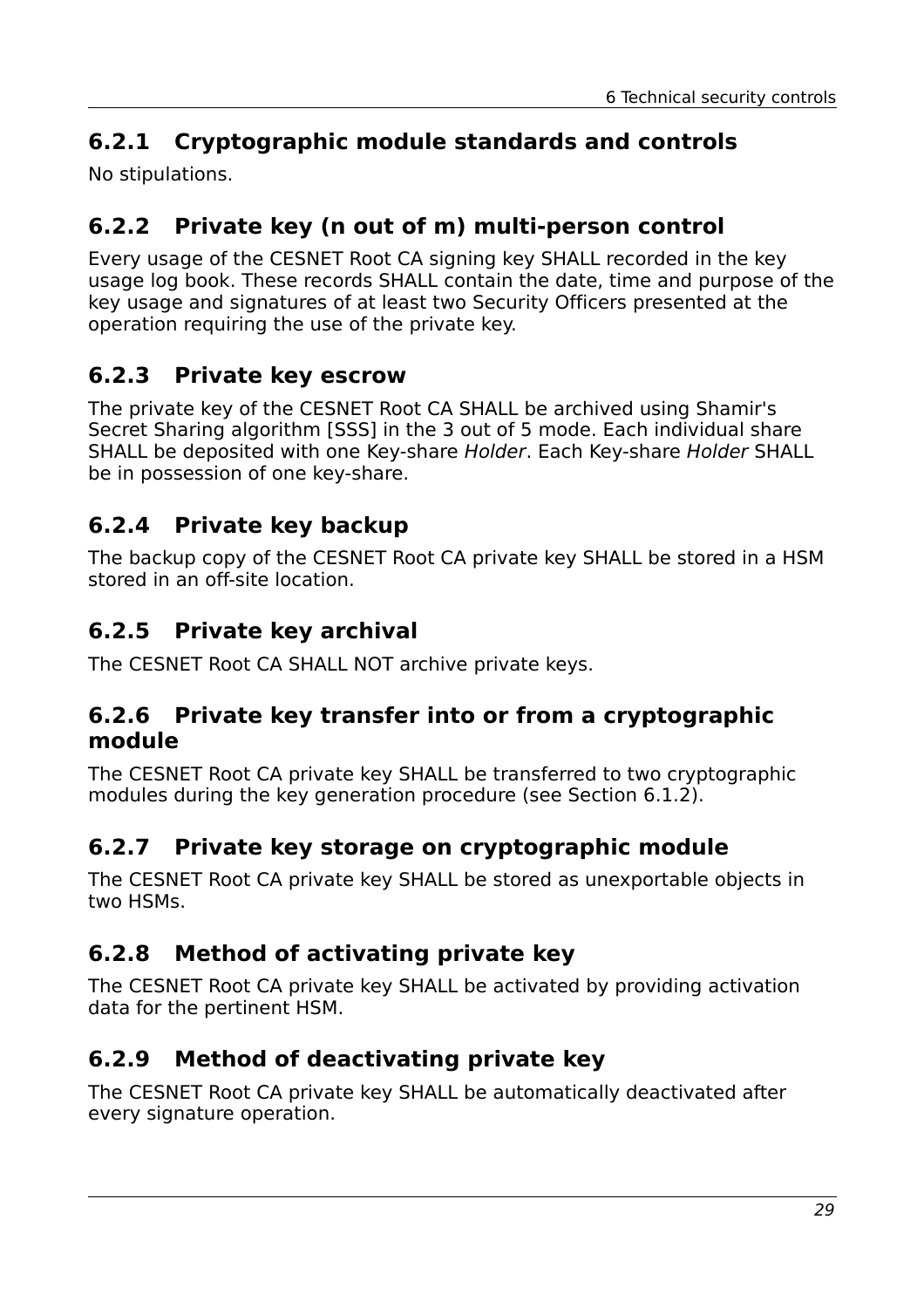# **6.2.10 Method of destroying private key**

The CESNET Root CA private key SHALL be destroyed in the following steps:

- 1. Both the operational and backup HSM SHALL be re-initialized.
- 2. Both the operational and backup HSM SHALL be physically destroyed.
- 3. All media holding the CESNET Root CA private key shares SHALL be physically destroyed.

# **6.2.11 Cryptographic module rating**

Cryptographic modules used to store the CESNET Root CA private key SHALL be certified to FIPS 140-2 Level 3 or higher.

# **6.3 Other aspects of key pair management**

# **6.3.1 Public key archival**

The CESNET Root CA SHALL archive its public keys and all public keys submitted as part of a certificate application.

### **6.3.2 Certificate operational periods and key pair usage periods**

The CA-Certificate of the CESNET Root CA SHALL be valid for 20 years.

Operational period of Subject CA certificates SHALL be at most 20 years.

Key pair usage period is identical to the operational period of the corresponding certificate.

# **6.4 Activation data**

# **6.4.1 Activation data generation and installation**

Activation data for the HSMs holding the CESNET Root CA private key SHALL be generated by CESNET Root CA Security Officers during the private key generation procedure.

# **6.4.2 Activation data protection**

Holders of activation data SHALL be responsible for the protection of their activation data.

Activation data MUST NOT be kept in unencrypted form.

# **6.4.3 Other aspects of activation data**

No stipulations.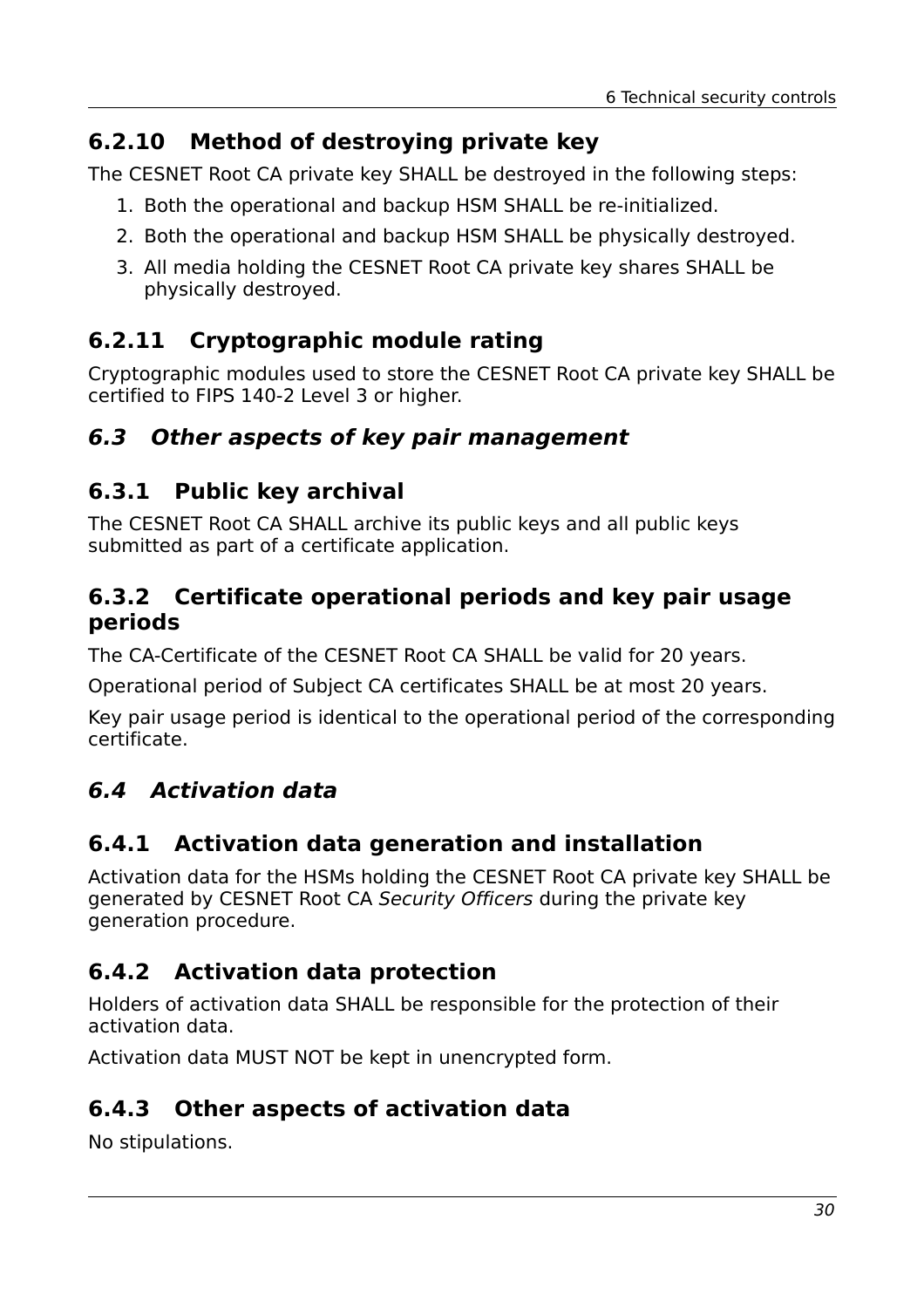# **6.5 Computer security controls**

#### **6.5.1 Specific computer security technical requirements**

The CESNET Root CA computer systems SHALL satisfy the following requirements:

- The issuing system SHALL be loaded only on a dedicated off-line computer hardware.
- No software not required for the CA operation SHALL be installed on the issuing system.
- HSMs holding the CESNET Root CA private key SHALL NOT be connected to any system other than the dedicated off-line computer loaded with the issuing system.

# **6.5.2 Computer security rating**

No stipulations.

# **6.6 Life cycle technical controls**

### **6.6.1 System development controls**

Significant modification of CA systems SHALL be developed and tested on a separated development system.

### **6.6.2 Security management controls**

No stipulations.

# **6.6.3 Life cycle security controls**

No stipulations.

#### **6.7 Network security controls**

The issuing system SHALL be loaded only on a dedicated off-line computer hardware.

# **6.8 Timestamping**

No stipulations.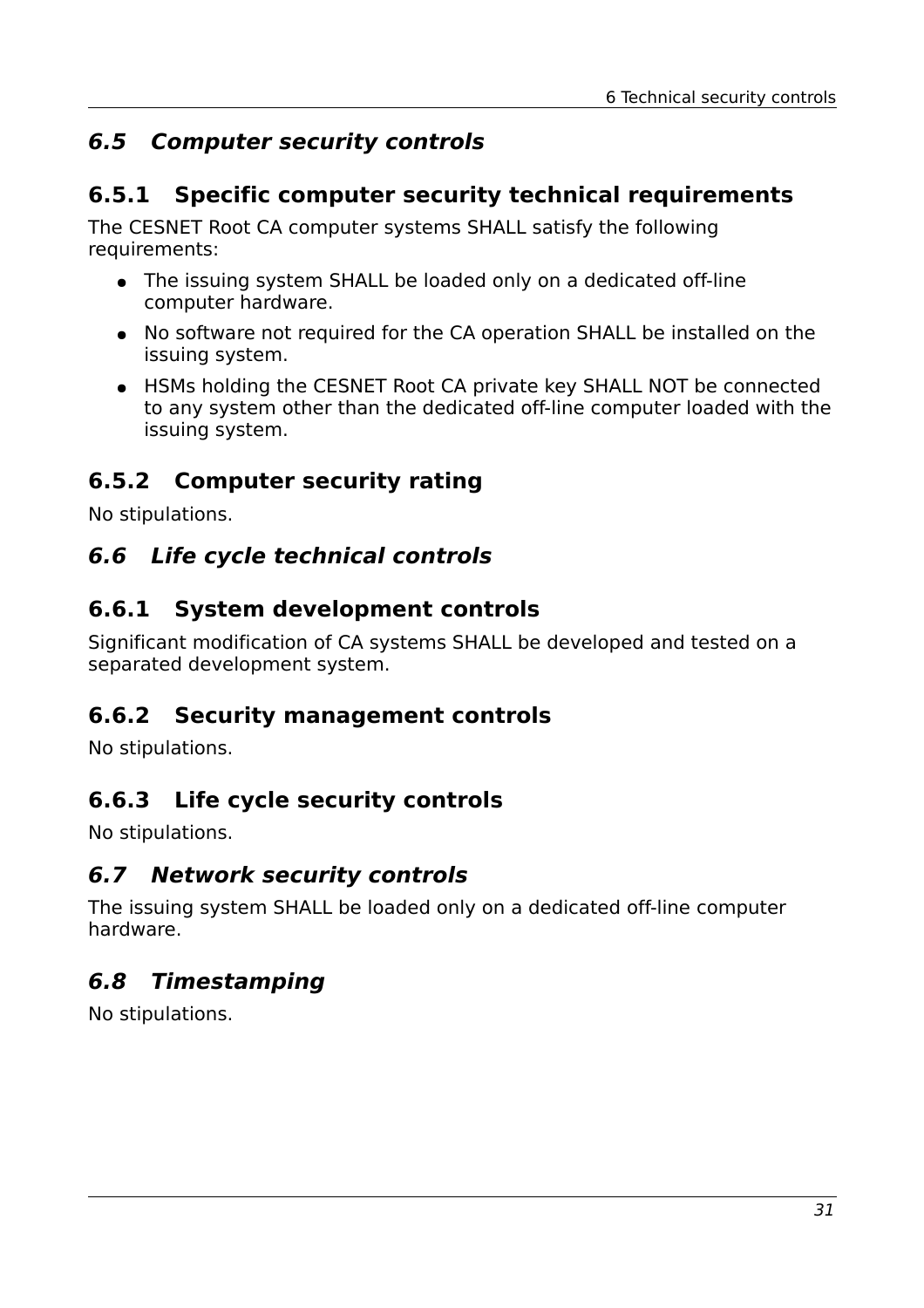# **7 Certificate, CRL, and OCSP profiles**

# **7.1 Certificate Profile**

The CESNET Root CA SHALL issue certificates in accordance with RFC 5280 [RFC5280].

# **7.1.1 Version number(s)**

The CESNET Root CA SHALL issue certificates X.509 version 3.

# **7.1.2 Certificate extensions**

The CA certificate of the CESNET Root CA SHALL use the following extensions:

- a) **Basic Constraints** (critical) CA: true
- b) **Key Usage** Certificate Sign, CRL Sign
- c) **Subject Key Identifier** key identifier of the CA
- d) **Authority Key Identifier** key identifier of the CA

Subject CA certificates SHOULD typically use the following extensions:

- a) **Basic Constraints** (critical) CA: true
- b) **Key Usage** Certificate Sign, CRL Sign
- c) **Subject Key Identifier** key identifier of the subscriber
- d) **Authority Key identifier** key identifier of the CESNET Root CA signing key
- e) **Authority Information Access** CA Issuers: URI: locator of the CESNET Root CA certificate
- f) **CRL Distribution Point** URI: locator of the current CESNET Root CA CRL

# **7.1.3 Algorithm object identifiers**

The CESNET Root CA SHOULD use the following cryptographic algorithms:

**RSA Encryption** – OID 1.2.840.113549.1.1.4

**SHA1 with RSA Encryption** – OID 1.2.840.113549.1.1.5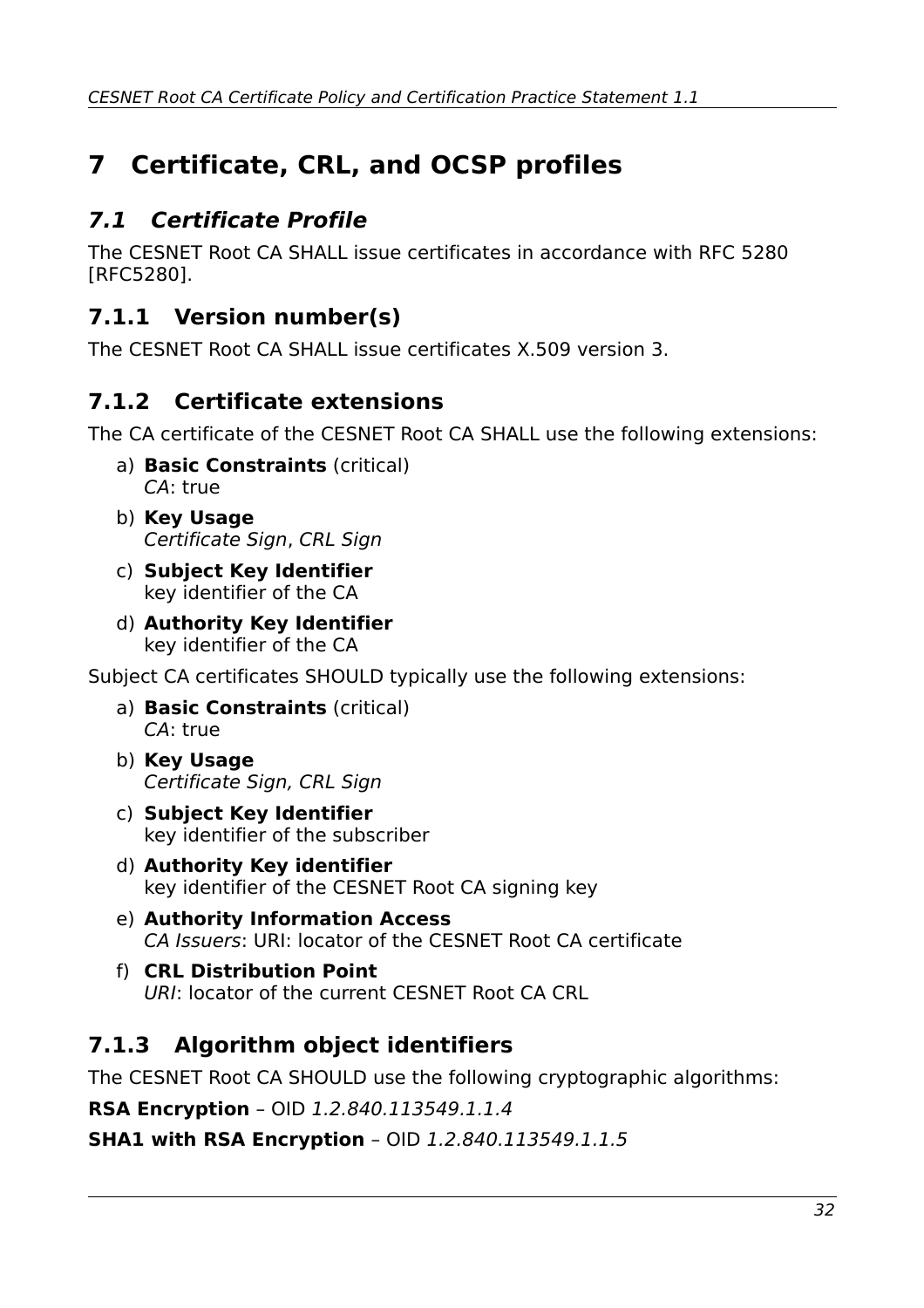# **7.1.4 Name forms**

<span id="page-32-0"></span>Subject names of all certificates issued in compliance with this CP/CPS SHALL be constructed according to Section [Error: Reference source not found.](#page-32-0)

The subject name of the CESNET Root CA is

cn=CESNET CA Root, o=CESNET CA, dc=cesnet-ca, dc=cz.

# **7.1.5 Name constraints**

The CESNET Root CA SHALL NOT support the Name Constraints extension.

# **7.1.6 Certificate policy object identifier**

This CP/CPS is identified by the OID defined in Section [1.2.2.](#page-7-0)

# **7.1.7 Usage of Policy Constraints extension**

The CESNET Root CA SHALL NOT support the Policy Constraints extension.

### **7.1.8 Policy qualifiers syntax and semantics**

The CESNET Root CA SHOULD NOT support the Policy Qualifier field of the Certificate Policies extension.

#### **7.1.9 Processing semantics for the critical Certificate Policies extension**

The CESNET Root CA SHOULD NOT mark the Certificate Policies extension as critical.

# **7.2 CRL Profile**

# **7.2.1 Version number(s)**

The CESNET Root CA SHALL issue CRLs version 2 as defined in RFC 5280 [RFC5280].

# **7.2.2 CRL and CRL entry extensions**

The CESNET Root CA SHALL use the following CRL extensions:

- a) **CRL Number**: sequential number of the CRL
- b) **Authority Key Identifier**: key identifier of the CESNET Root CA signing key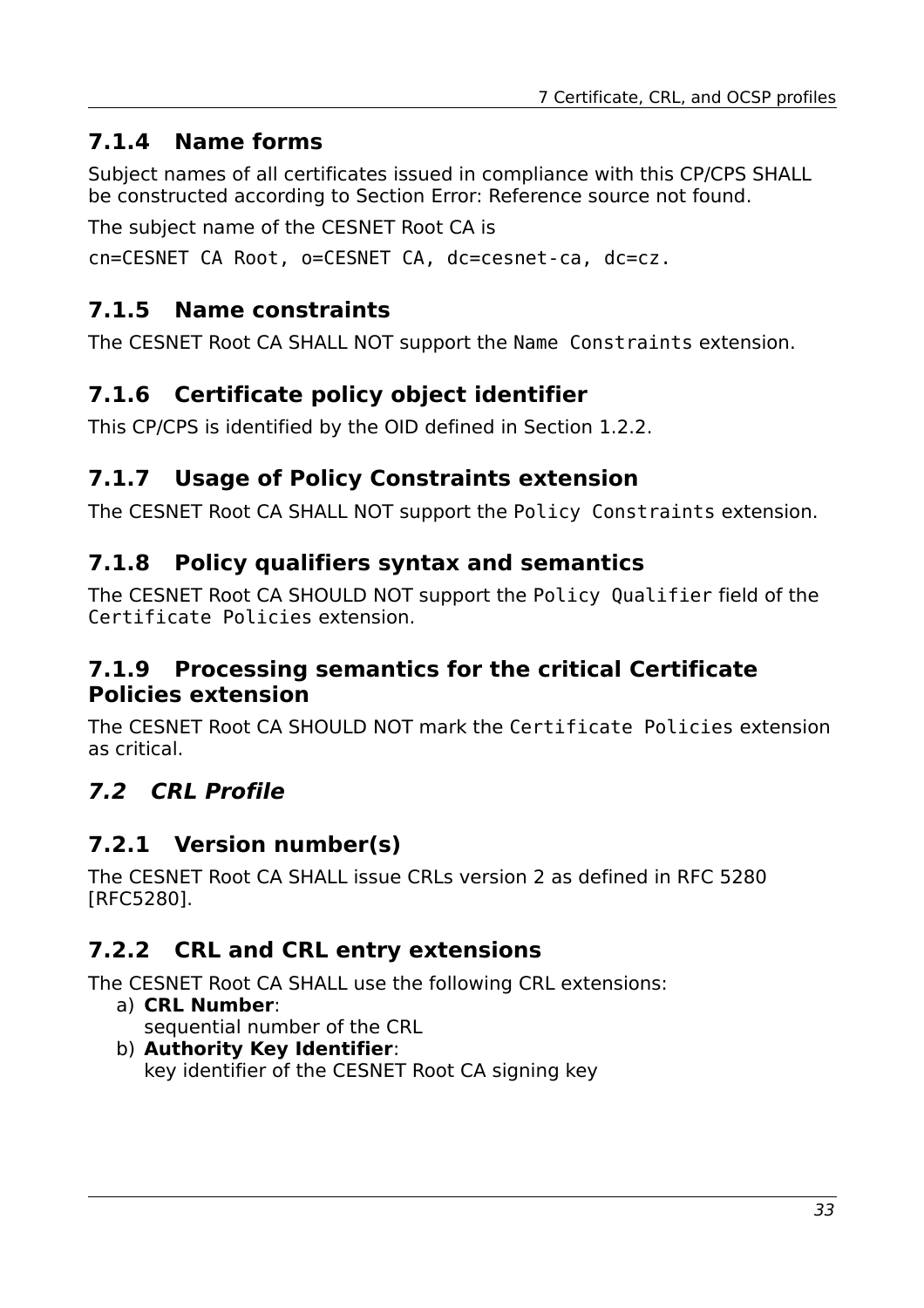# **7.3 OCSP Profile**

# **7.3.1 Version number(s)**

No stipulations.

# **7.3.2 OCSP extensions**

No stipulations.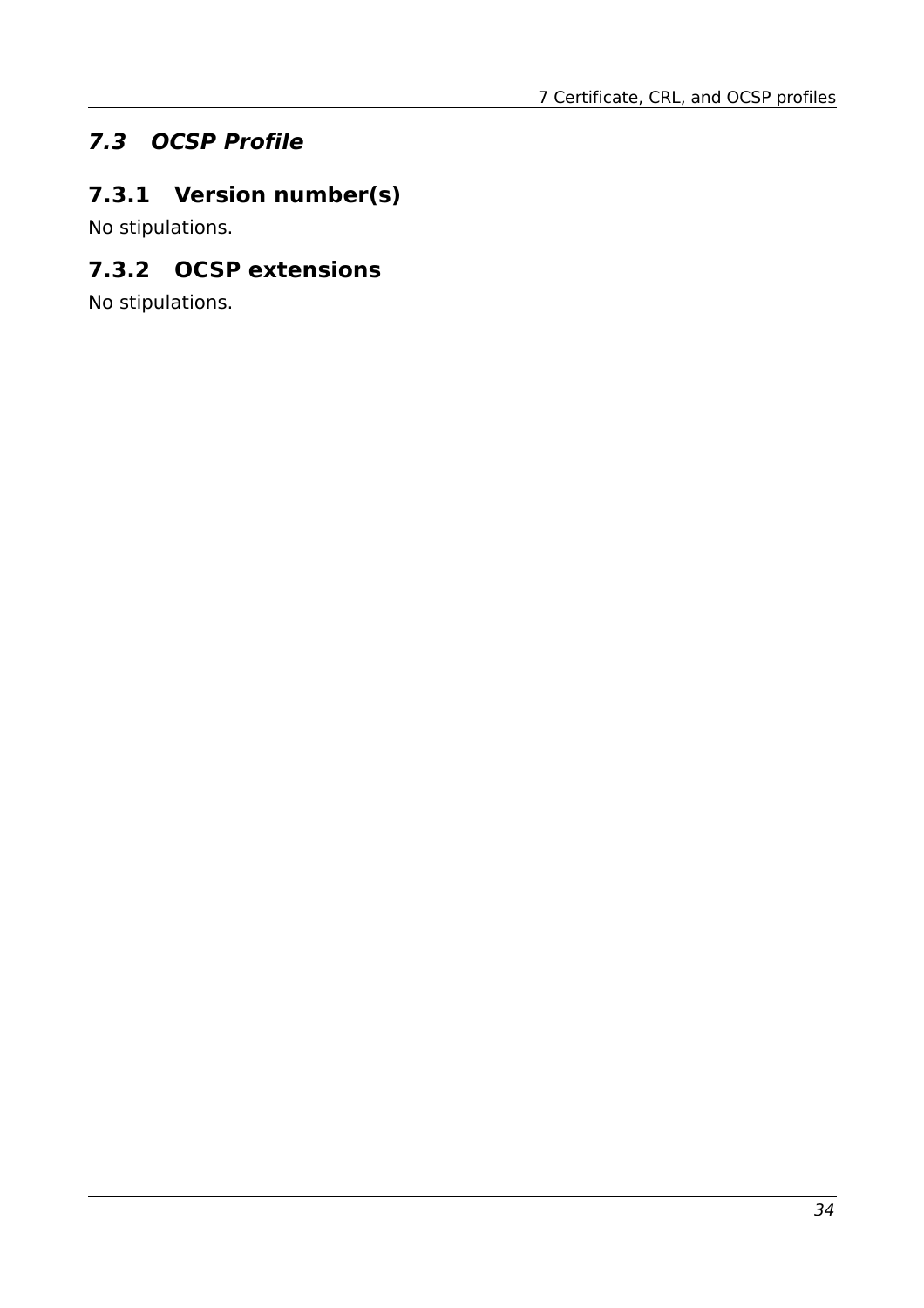# **8 Compliance audit and other assessment**

#### **8.1 Frequency or circumstances of assessment**

The CESNET Root CA SHALL perform an annual compliance audit.

#### <span id="page-34-0"></span>**8.2 Identity/qualifications of assessor**

The regular audit SHALL be performed by the CESNET Root CA Auditor.

The CESNET Root CA SHALL enable an audit by a third party when required for its operation support and acceptance. In such case, the entire costs of the audit SHALL be covered by the entity requesting the audit.

### **8.3 Assessor's relationship to assessed entity**

See Section [8.2](#page-34-0)

#### **8.4 Topics covered by assessment**

The audit SHALL verify the compliance of the CA operations with this CP/CPS.

#### **8.5 Actions taken as a result of deficiency**

If any deficiency is discovered, the CESNET Root CA SHALL take actions needed to bring the documentation, operational procedures and configuration into compliance.

### **8.6 Communication of results**

Results of an audit SHALL be considered private to the CESNET Root CA. The CESNET Root CA MAY release audit results to third parties at its discretion.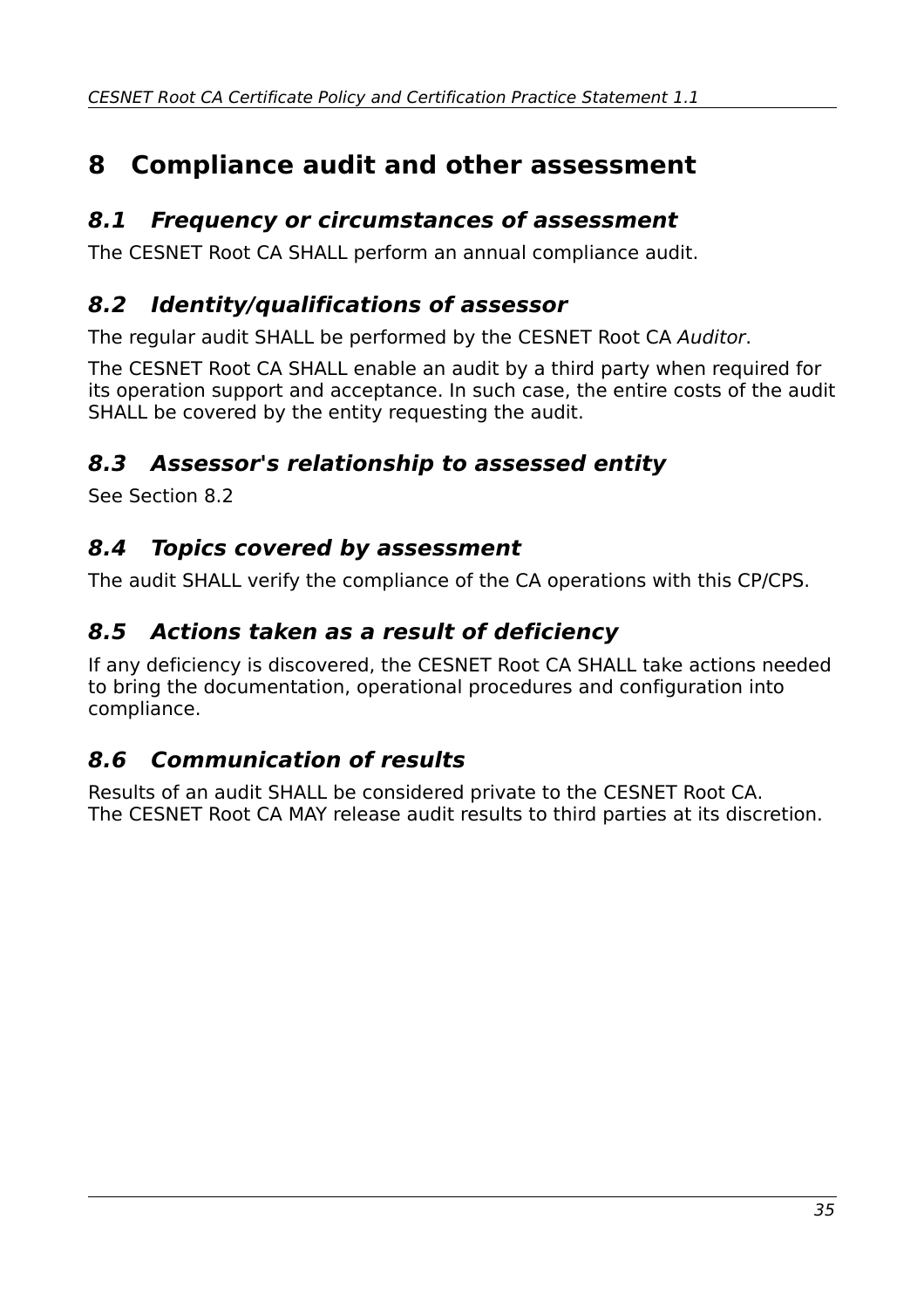# **9 Other business and legal matters**

# **9.1 Fees**

#### **9.1.1 Certificate issuance or renewal fees**

No stipulations.

### **9.1.2 Certificate access fees**

No stipulations.

#### **9.1.3 Revocation or status information access fees**

No stipulations.

### **9.1.4 Fees for other services**

No stipulations.

# **9.1.5 Refund policy**

No stipulations.

### **9.2 Financial responsibility**

Certificates issued under this CP/CPS SHALL NOT be used for securing financial transactions.

#### **9.2.1 Insurance coverage**

The CESNET Root CA operations are not covered by any insurance.

#### **9.2.2 Other assets**

No stipulations.

# **9.2.3 Insurance or warranty coverage for end-entities**

Not supported.

### **9.3 Confidentiality of business information**

### **9.3.1 Scope of confidential information**

The CESNET Root CA SHALL keep the following information confidential:

● private keys of all participants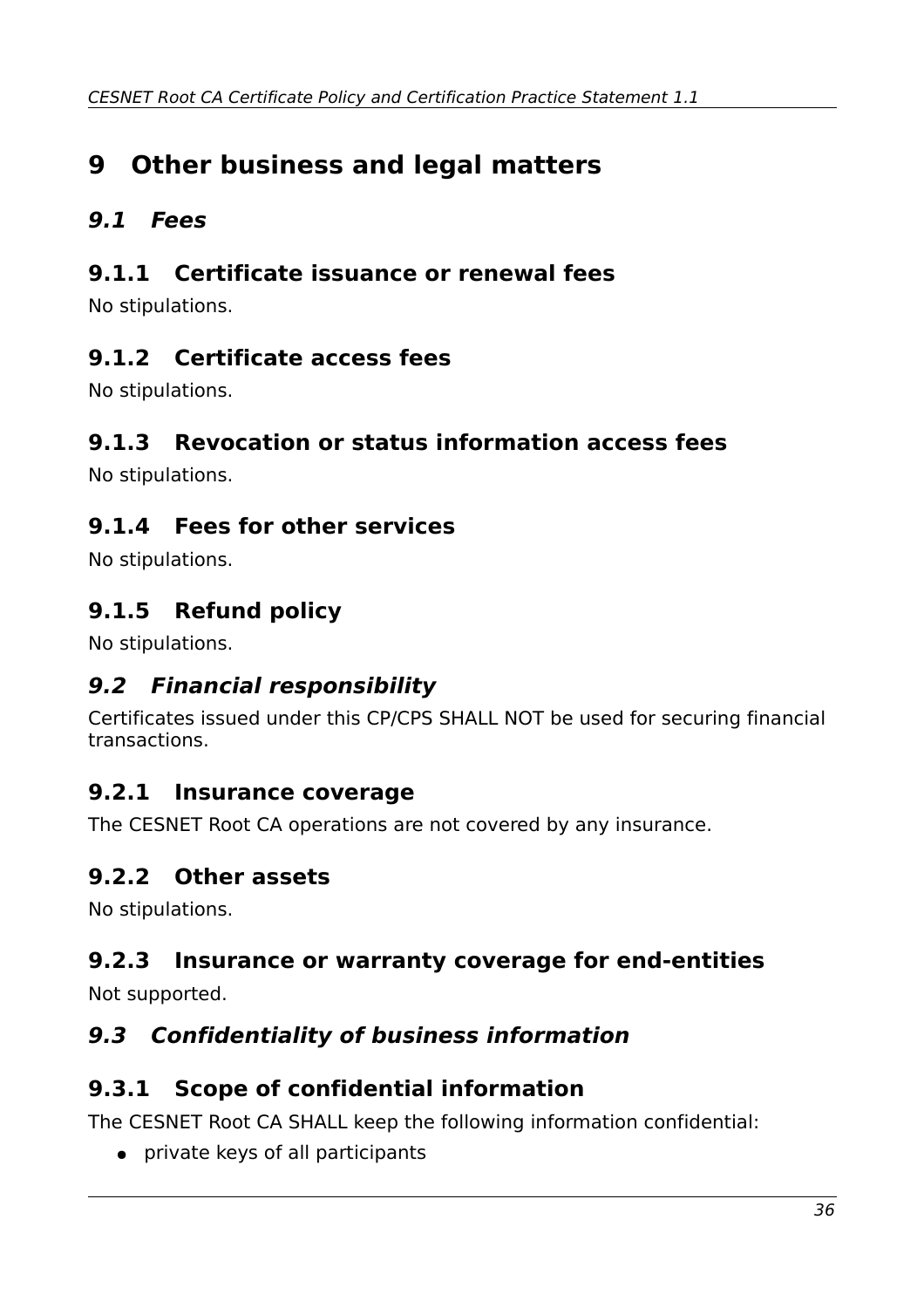- other cryptographic data used for CA operations
- all personal data except for those included in certificates
- internal CA documentation except for audit reports published at the discretion of the CA

#### **9.3.2 Information not within the scope of confidential information**

Information included in certificates and CRLs SHALL NOT be considered confidential.

# **9.3.3 Responsibility to protect confidential information**

The CESNET Root CA SHALL NOT disclose confidential information to any third party, except when required by law enforcement officials who exhibit regular warrant.

# **9.4 Privacy of personal information**

### **9.4.1 Privacy plan**

When processing personal data, the CESNET Root CA operates in compliance with the law of the Czech Republic.

### **9.4.2 Information treated as private**

Any information that is not publicly accessible or available through the content of a certificate, a CRL, or an OCSP response SHALL be treated as private information.

### **9.4.3 Information not deemed private**

Any information that is publicly accessible or available through the content of a certificate, a CRL, or an OCSP response SHALL NOT be deemed private.

# **9.4.4 Responsibility to protect private information**

All members of the CESNET PKI team SHALL protect such information from compromise and disclosure to third parties.

### **9.4.5 Notice and consent to use private information**

No stipulations.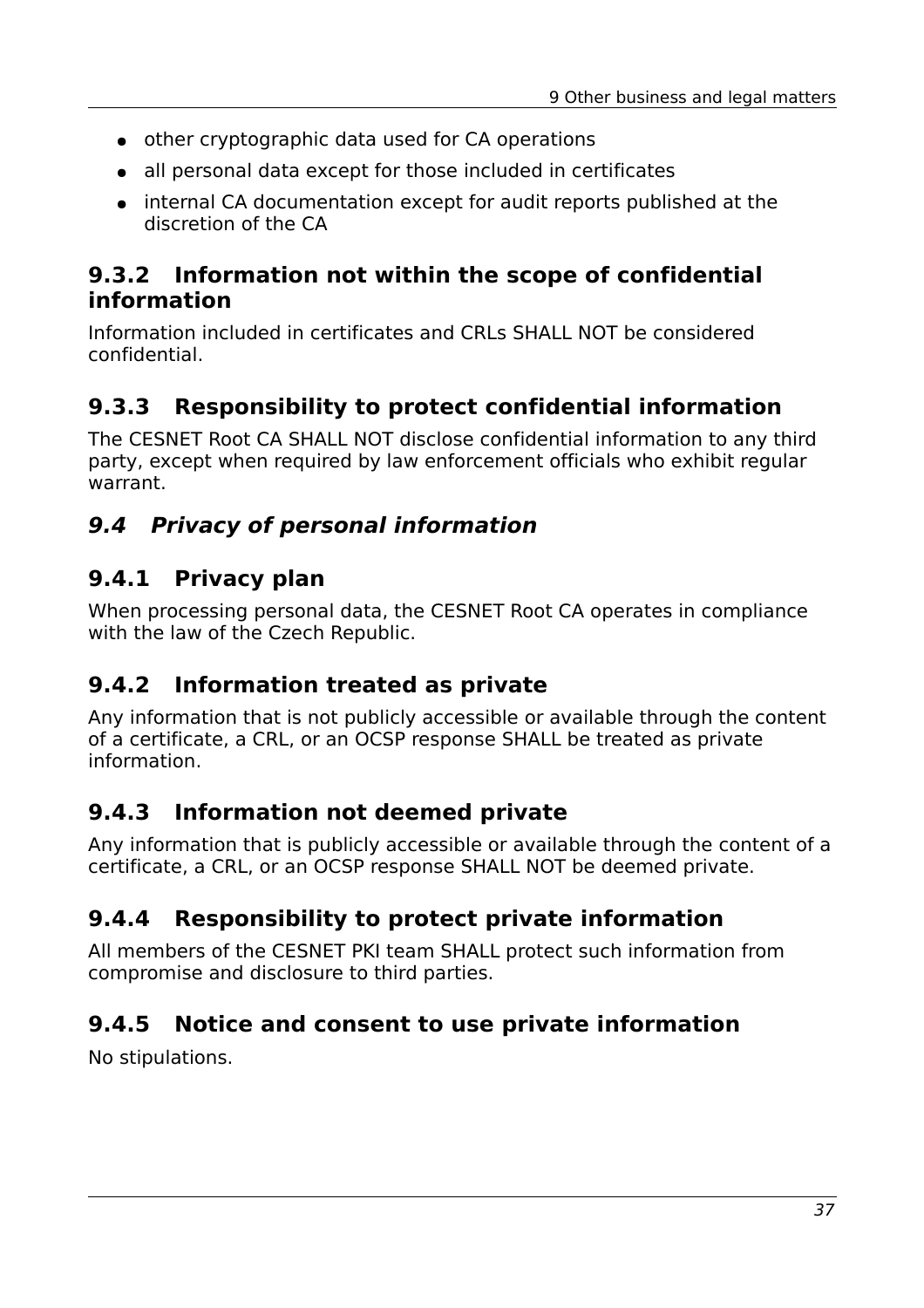#### **9.4.6 Disclosure pursuant to judicial or administrative process**

The CESNET Root CA MAY disclose any confidential or private information to law enforcement officials who exhibit regular warrant

# **9.4.7 Other information disclosure circumstances**

No stipulations.

#### **9.5 Intellectual property rights**

CESNET, a. l. e. owns all intellectual property rights associated with this CP/CPS.

#### **9.6 Representations and warranties**

#### **9.6.1 CA representations and warranties**

The CESNET Root CA CA SHALL provide PKI services in compliance with this CP/CPS.

#### **9.6.2 RA representations and warranties**

Not applicable.

### **9.6.3 Subscriber representations and warranties**

A subscriber SHALL in particular:

- provide correct and accurate information to the CA,
- immediately inform the CA about any change of information that has been submitted to the CA,
- act in accordance with this policy,
- use certificates and other services of the CA only for legal purposes,
- use certificates only for purposes for which they were issued,
- protect their private keys from compromise, loss, disclosure, or any unauthorized use,
- immediately request revocation of a certificate when it is suspected to have been misused.

#### **9.6.4 Relying party representations and warranties**

Before relying on a certificate to verify a digital signature, relying parties SHALL check that at the time of the creation of the signature the certificate was valid, has not been revoked and was issued for the given purpose.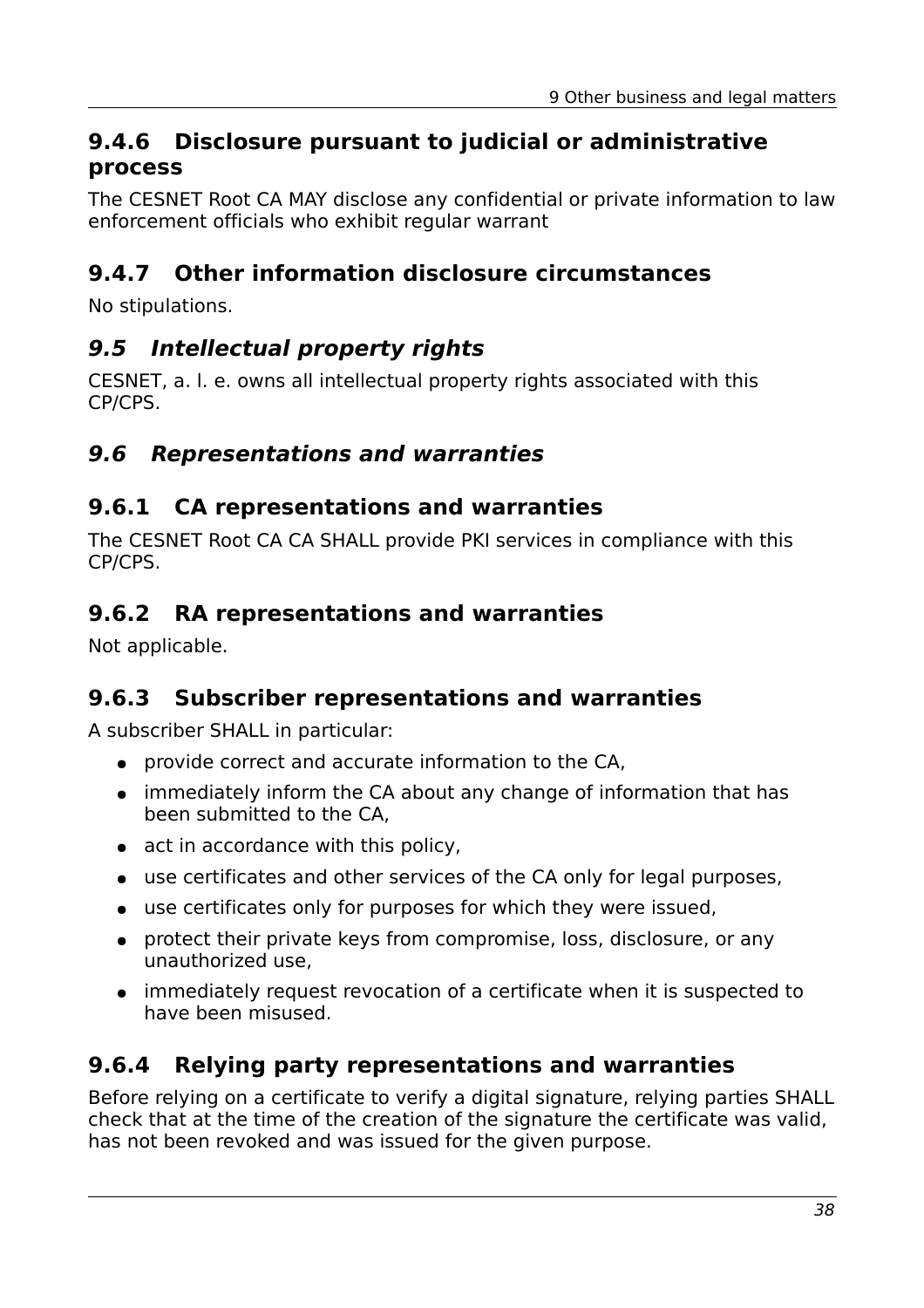# **9.6.5 Representations and warranties of other participants**

No stipulations.

### **9.7 Disclaimers of Warranties**

No stipulations.

# **9.8 Limitations of Liability**

The CESNET Root CA SHALL NOT be held responsible for circumstances originated in breaching this CP/CPS by subscribers or relying parties.

# **9.9 Indemnities**

No stipulations.

# **9.10 Term and Termination**

### **9.10.1 Term**

This CP/CPS shall become effective seven days after its publication and shall become effective until terminated in accordance with Section [9.10.2.](#page-38-0)

# <span id="page-38-0"></span>**9.10.2 Termination**

This CP/CPS shall remain effective until replaced with a newer version.

### **9.10.3 Effect of termination and survival**

No stipulations.

#### **9.11 Individual notices and communications with participants**

No stipulations.

# **9.12 Amendments**

### **9.12.1 Procedure for amendment**

Amendments to this CP/CPS MUST be approved by the Policy Administrator (see Section [1.5.2\)](#page-9-0).

### **9.12.2 Notification mechanism and period**

Any new version of this certificate policy SHALL be published at the CA repository at least 7 days before becoming effective.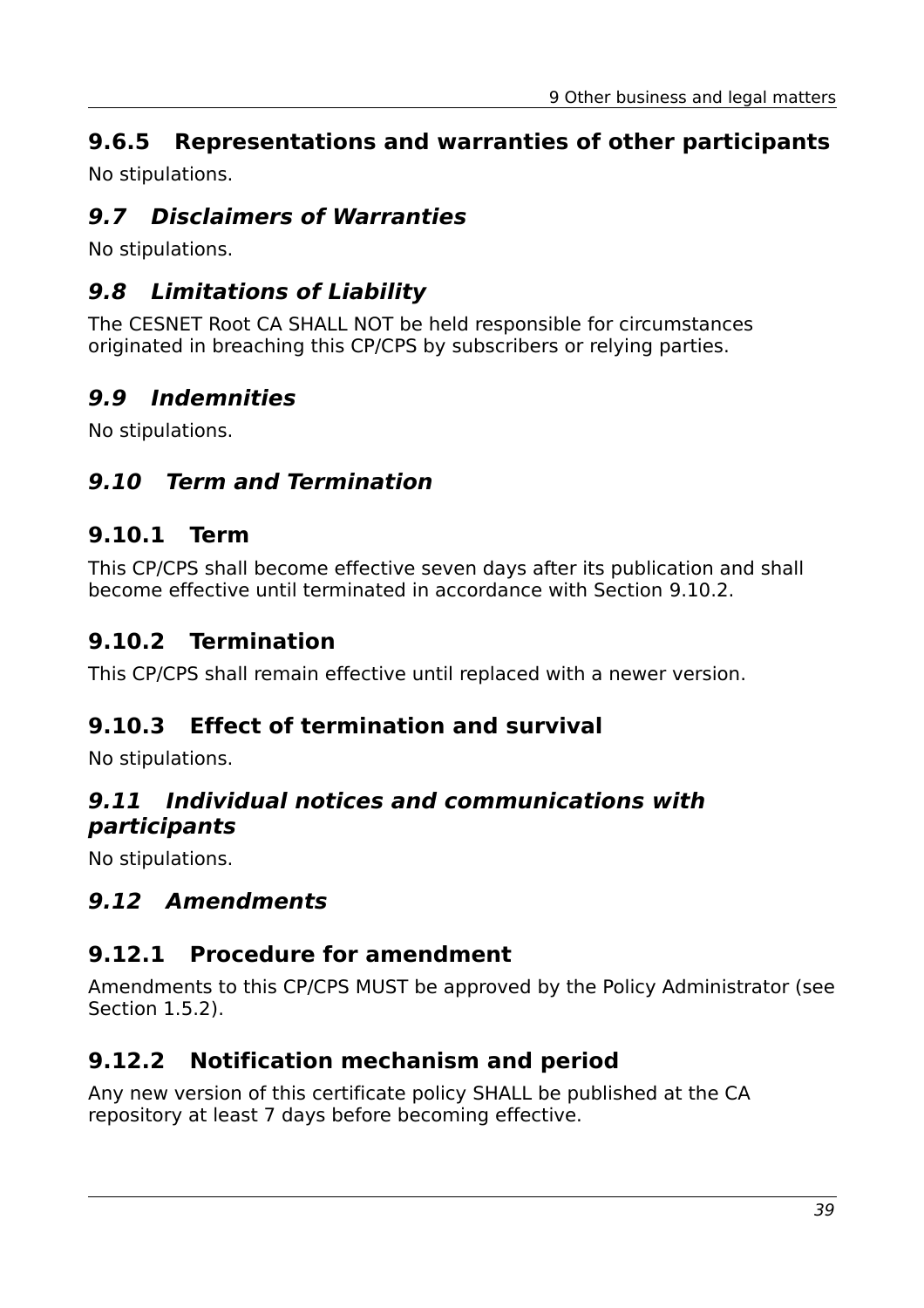# **9.12.3 Circumstances under which OID must be changed**

Small changes that will not change the meaning of the certificate policy MAY be applied without changing the policy OID.

Other changes require assigning a new OID for the CP/CPS.

#### **9.13 Dispute resolution procedures**

All disputes SHOULD be solved by agreement of the disputing parties. The supreme authority for solving disputes is the director of the CESNET, a. l. e..

# **9.14 Governing law**

The CESNET Root CA operations SHALL be governed by the law of the Czech Republic.

# **9.15 Compliance with applicable law**

No stipulations.

### **9.16 Miscellaneous provisions**

#### **9.16.1 Entire agreement**

No stipulations.

### **9.16.2 Assignment**

No stipulations.

### **9.16.3 Severability**

If any of the provisions of this CP/CPS is found to be invalid or unenforceable, the remainder of this CP/CPS SHALL remain effective.

### **9.16.4 Enforcement (attorneys' fees and waiver of rights)**

No stipulations.

### **9.16.5 Force Majeure**

No stipulations.

# **9.17 Other provisions**

No stipulations.